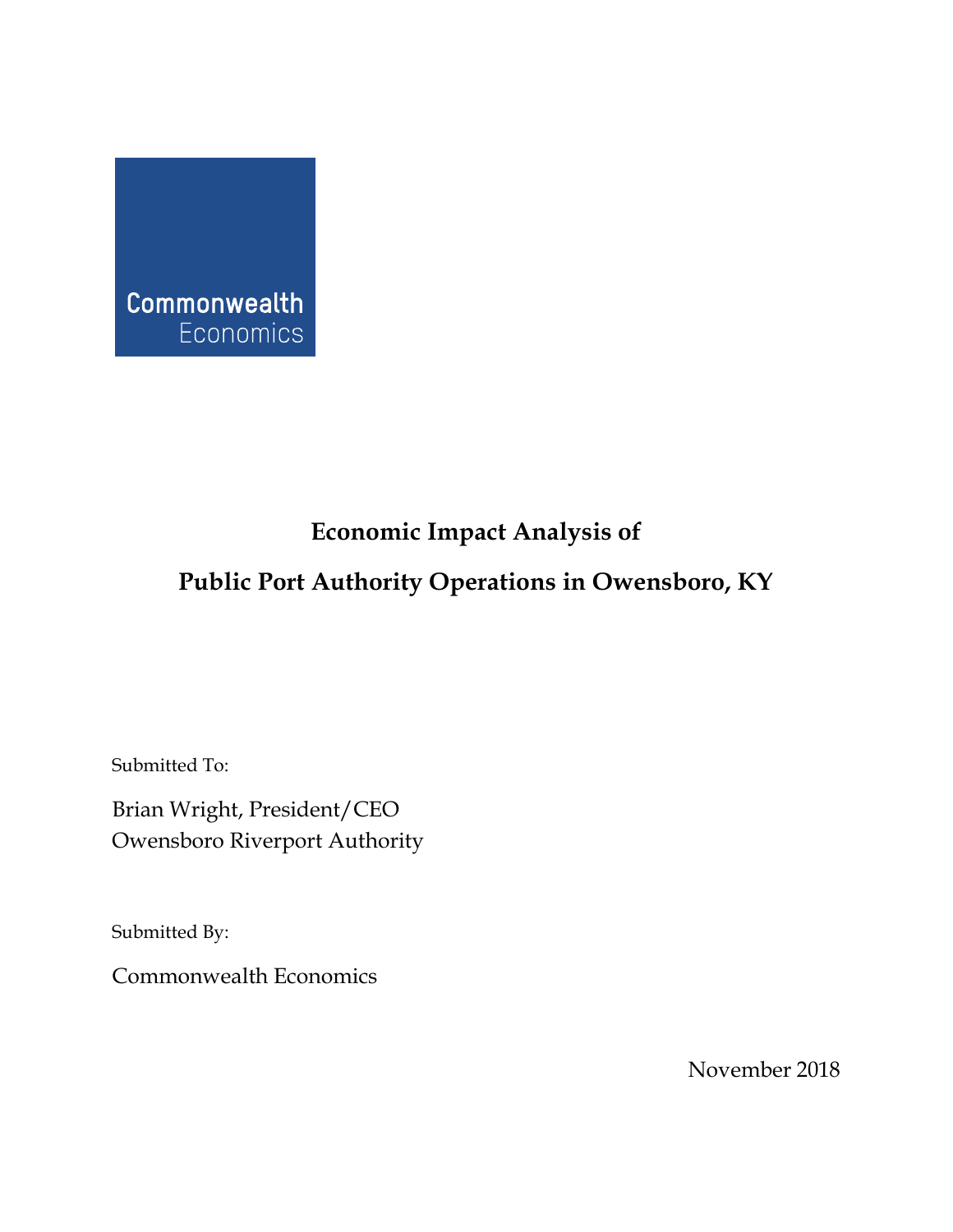# *Table of Contents*

- **I. EXECUTIVE SUMMARY**
- **II. BACKGROUND**
- **III. OVERVIEW OF MARKET AND OPERATIONS**
- **IV. ECONOMIC IMPACT**
- **V. CONCLUSION**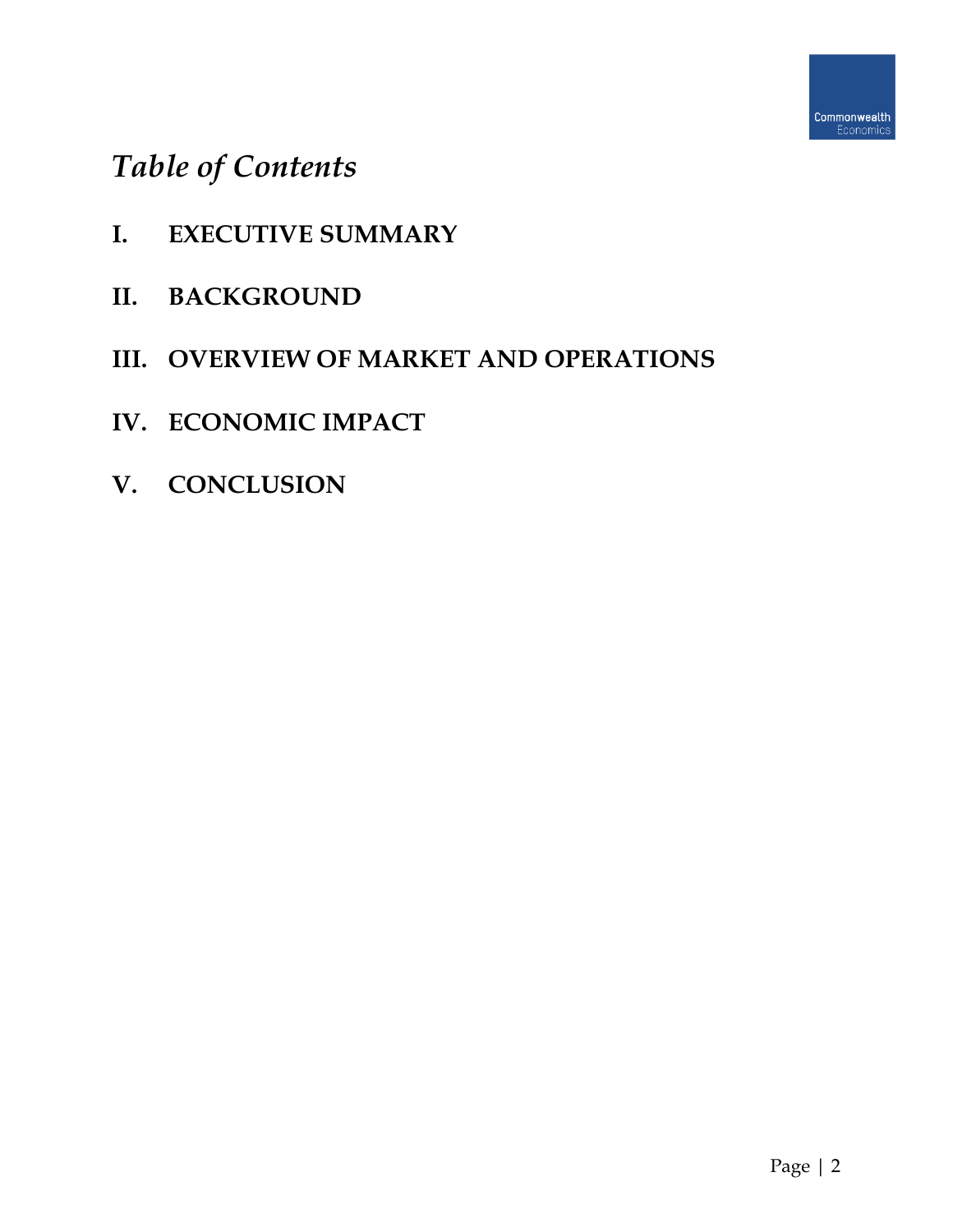# **I. EXECUTIVE SUMMARY**

Commonwealth Economics, LLC ("CE") was contracted by the Owensboro Riverport Authority ("Authority") to perform an economic impact analysis related to public port authority operations in Owensboro, KY.

The objective of this study is to provide an overview of the Owensboro Riverport and illustrate the riverport's impact on employment and income to the local community based upon an assessment of current market conditions, including the transport of different commodities within the region, as well as the quantification of direct impacts or "economic effects" generated as a result of Authority operations.

# **Highlights**

- **Operational Impact** It is estimated that the total economic impact of Authority riverport operations in 2018 included \$16.1 million of total output, \$8.6 million of labor income, and support for 197 jobs annually. When analyzing the last six years, it is estimated that the annual impact of Authority riverport operations to the City of Owensboro is, on average, \$13.8 million of total output, \$7.0 million of labor income, and support for 161 jobs annually throughout the region.
- **Capital Investment** The Authority, with support from grant contributions and private sector funding, has invested more than \$46.1 million in construction projects at the riverport between 2013 and 2018. The impacts associated with these initial injections into the local economy are estimated to have contributed \$67.7 million in total economic impact, including total employment for 590 people and \$20.3 million in total wages during construction. Since 2013, the riverport has seen a 52.51% increase in product tonnage with a total of 1.2 million tons of cargo being moved over the Authority's riverport facilities in 2018.
- **Transportation Infrastructure** Between 2013 and 2018, the riverport facilitated the transport of close to 5.9 million tons of various cargo utilizing multiple modes of transportation. Over the six-year period, 51.73% of all tons were transported by barge, 20.20% were transported by rail, and 28.07% were transported by truck.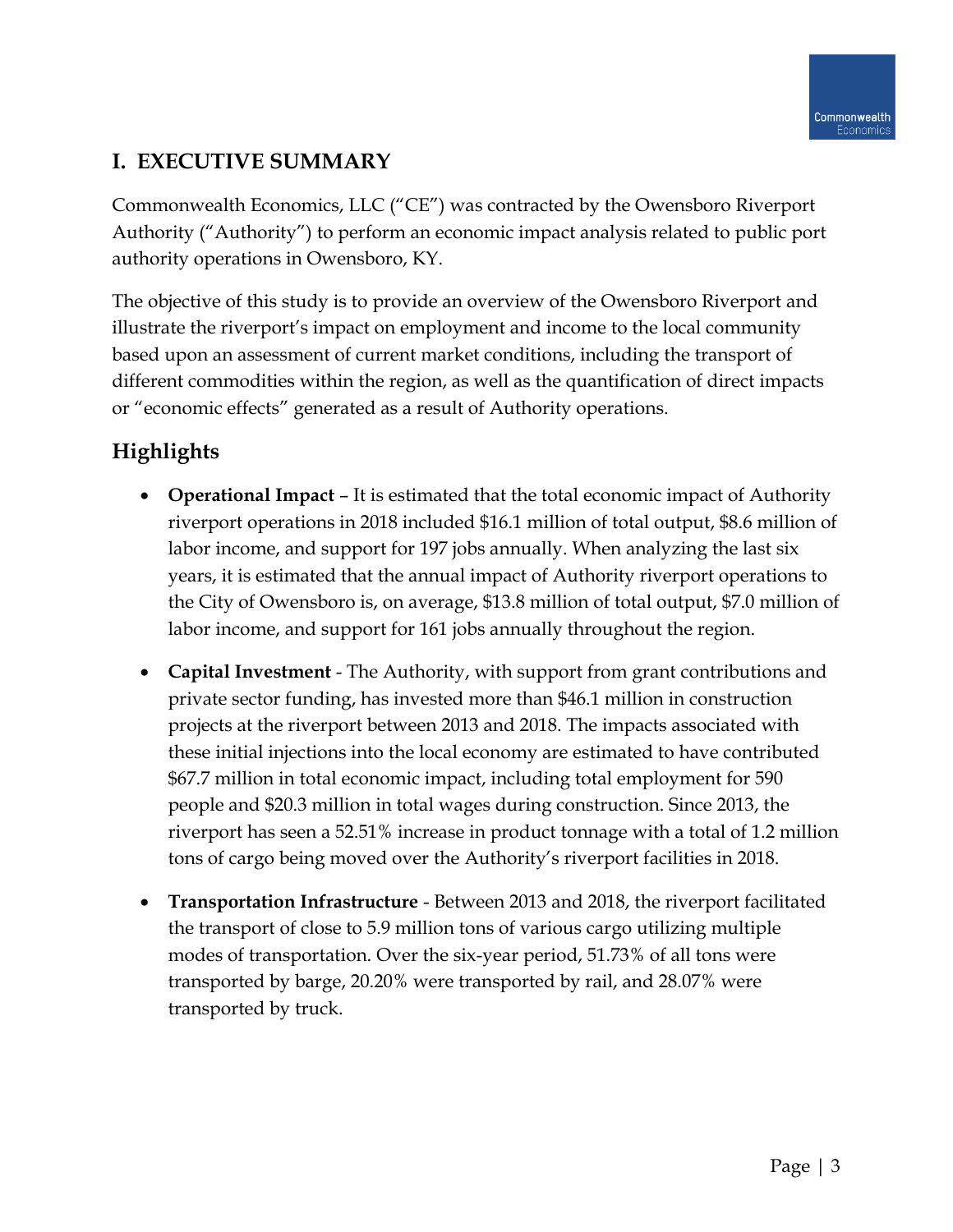• **Industry Impact** - In 2016, out of an estimated \$10.7 billion in output, 57,898 jobs, and \$2.6 billion in labor income within Daviess County, \$1.6 billion (15.2%) in output, 3,225 (5.6%) jobs, and \$155.3 million (5.9%) in income was supported by commodity-driven industries. In addition, out of an estimated \$23.3 billion in output, 114,589 jobs, and \$5.3 billion in labor income within the Green River Area Development District, \$3.5 billion (14.9%) in output, 8,020 (7.0%) jobs, and \$385.7 million (7.3%) in income was supported by commodity-driven industries. The Authority is an integral supporter of these commodity-driven industries.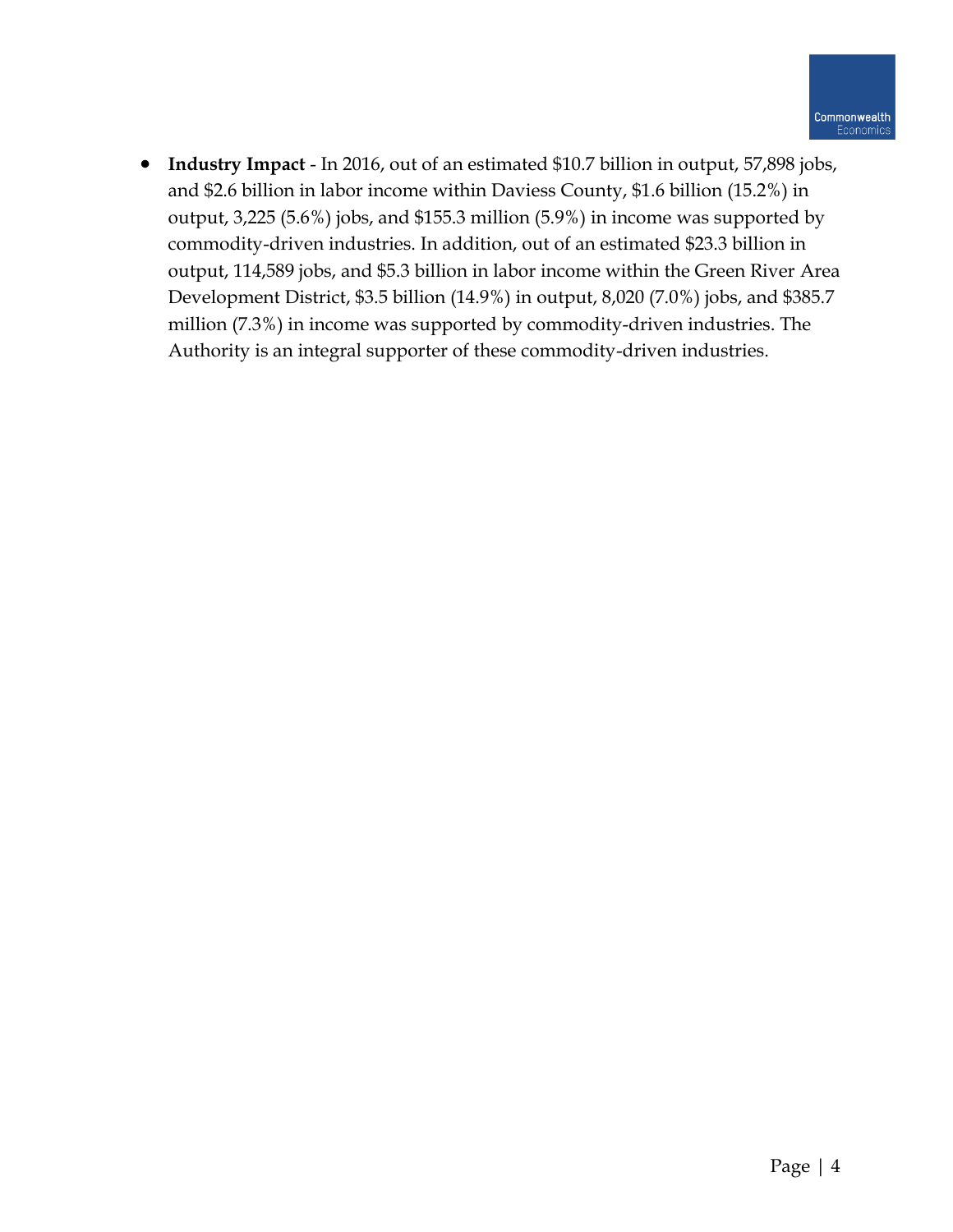# **II. BACKGROUND**

Located on Ohio River mile 759, the Owensboro Riverport Authority ("Authority"), provides multiple services to its regional clients, including: commodity handling (truck, barge, & rail), ground storage, tank storage, warehouse storage, and assistance with special projects. In doing so, over its 52-year history, the riverport has become a premier gateway to global trade that supports a variety of primary business segments, including: Metals, Agribusiness, Bulk Transports, Cargo, and Warehousing.

It is important to understand that the Authority, as a public entity, operates to serve the region on the whole with the provision of necessary infrastructure to support jobs and grow the economy, without influence to drive profit that might otherwise strain the regional economy. This is evidenced in the Authority's mission statement, "Our mission is to establish the Owensboro Riverport as the premier inland port in the Ohio River Valley by providing a dynamic, efficient, customer oriented, and market focused intermodal facility that contributes to commerce and economic growth for Owensboro and the region." It is necessary to view the findings of this analysis from that lens.

# **Riverport History**

Established in 1966, the Owensboro Riverport opened its public river terminal in 1976 and has since transformed into a centralized location relied upon by businesses that need cost-effective and convenient methods to ship materials and warehouse products.

In December 2003, the riverport acquired Foreign Trade Zone ("FTZ") status for the majority of its' facility from the FTZ Board and the Department of Homeland Security – U.S. Customs and Border Protection agency. Utilizing the riverport's FTZ can significantly reduce the business costs from customs duties, taxes, and tariffs, and improve global market competitiveness through the minimization of regulations. The riverport is also designated as a U.S. Port of Entry.

In March 2005, the riverport received designation as a Licensed Warehouse for North American A-380.1 Aluminum Alloy on the London Metal Exchange's North American Special Aluminum Alloy Contract (NASAAC). This designation affirmed the strategic location of the riverport for inbound and outbound aluminum traffic flow. In 2014, Owensboro Riverport Authority received designation for primary aluminum on the London Metal Exchange and the Chicago Mercantile Exchange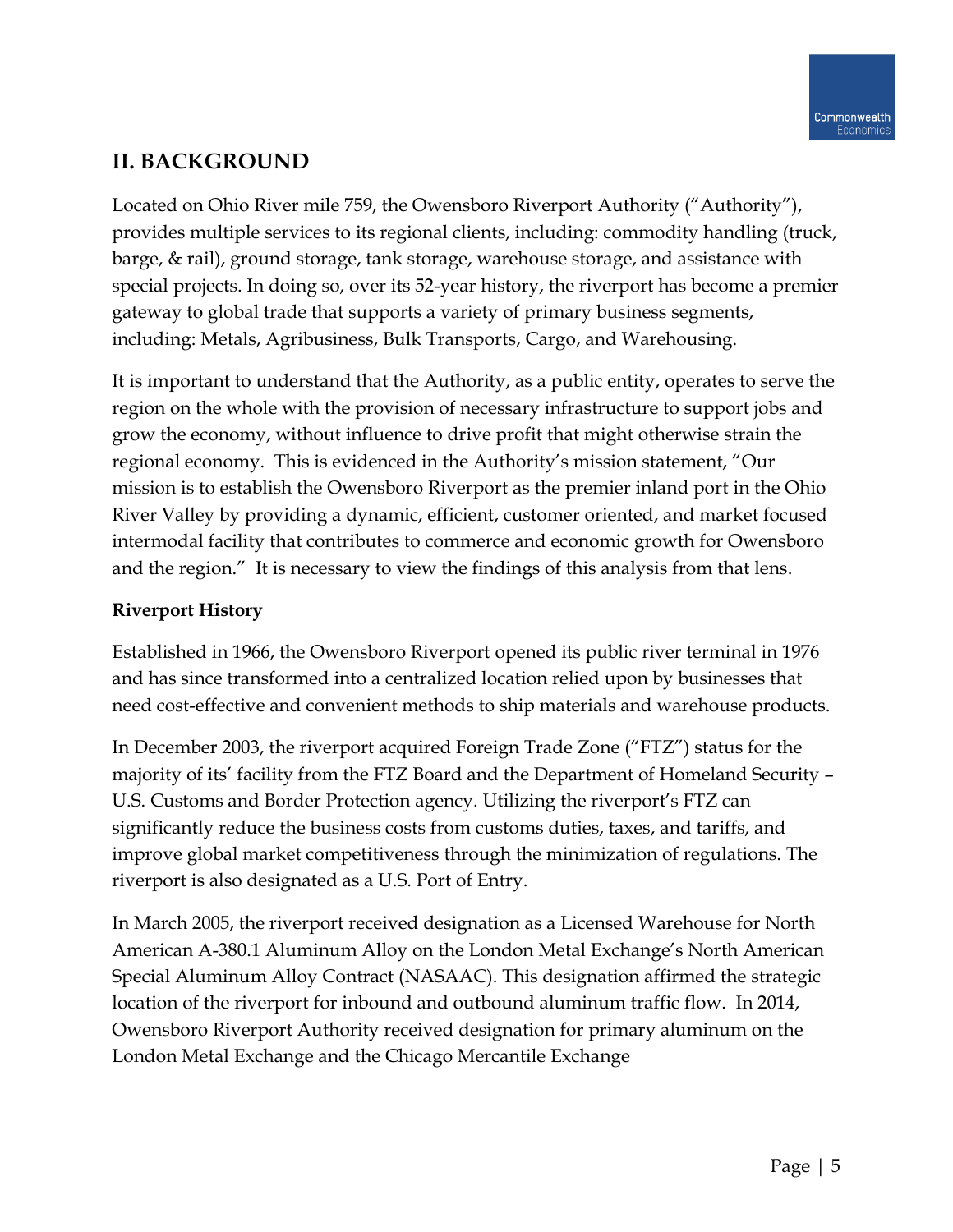In September 2013, Brian Wright, an Owensboro native, took over as president of the Owensboro Riverport Authority. At the time of Brian's hire, he stated, "Based on the numbers that we see across the state, we are still the highest-volume public authority of the eight active ports that exist in Kentucky."

In 2014, the Authority announced a 10-year partnership with Solvay Chemicals and agreed to build a 40,000-square foot milling facility which would allow Solvay to toll sodium bicarbonate, a commonly used laboratory chemical. However, the facility was built primarily for the energy business sector given that several power (coal) plants in the area are required to treat for emissions, sodium bicarbonate being one option to control air pollution. The cost of the project was funded via the issuance of bonds through the City of Owensboro, Kentucky in the amount of \$24 million.

In 2015, the Authority added a new mobile harbor crane to a \$7.5 million, 210-foot cargo dock which was constructed in 2014. The primary purpose of the dock/crane is to help support the flow of multiple commodities, primarily the aluminum and steel sector.

In 2018, the Authority decided to move forward with a \$1.5 million rail expansion project which will add space for a Mexico-based automobile frame manufacturer as it steps up production. The riverport was awarded the majority of funding from a Federal Congestion Mitigation and Air Quality grant because shipping by rail will eliminate the need for the manufacturer to deliver its products in 5,000 trucks every year.

Currently, the riverport uses 285 acres of its 340-acre Harbor Road Terminal comprised of 8 pile cells, 6 mooring dolphins, a 102-acre rail site featuring a 5,700-linear foot rail loop which can handle up to 84 railcars, 500,000 square feet of on-site indoor warehouse space, and over 100 acres of paved or rock-based limestone gravel outdoor storage yards. In addition, bulk storage is provided via multiple domed and building facilities, which total 24,200 tons, chemical fertilizer tanks storing 33,100 tons, and a grain handling facility with a storage capacity of 800,000 bushels of grain. The movement of these commodities are supported by 3 cranes of 110-ton capacity, one being a crawler model the other being placed on a floating barge, the newest 2016 mobile harbor crane with 84-ton capacity, and an entire fleet of loaders, lift trucks, and specialty equipment.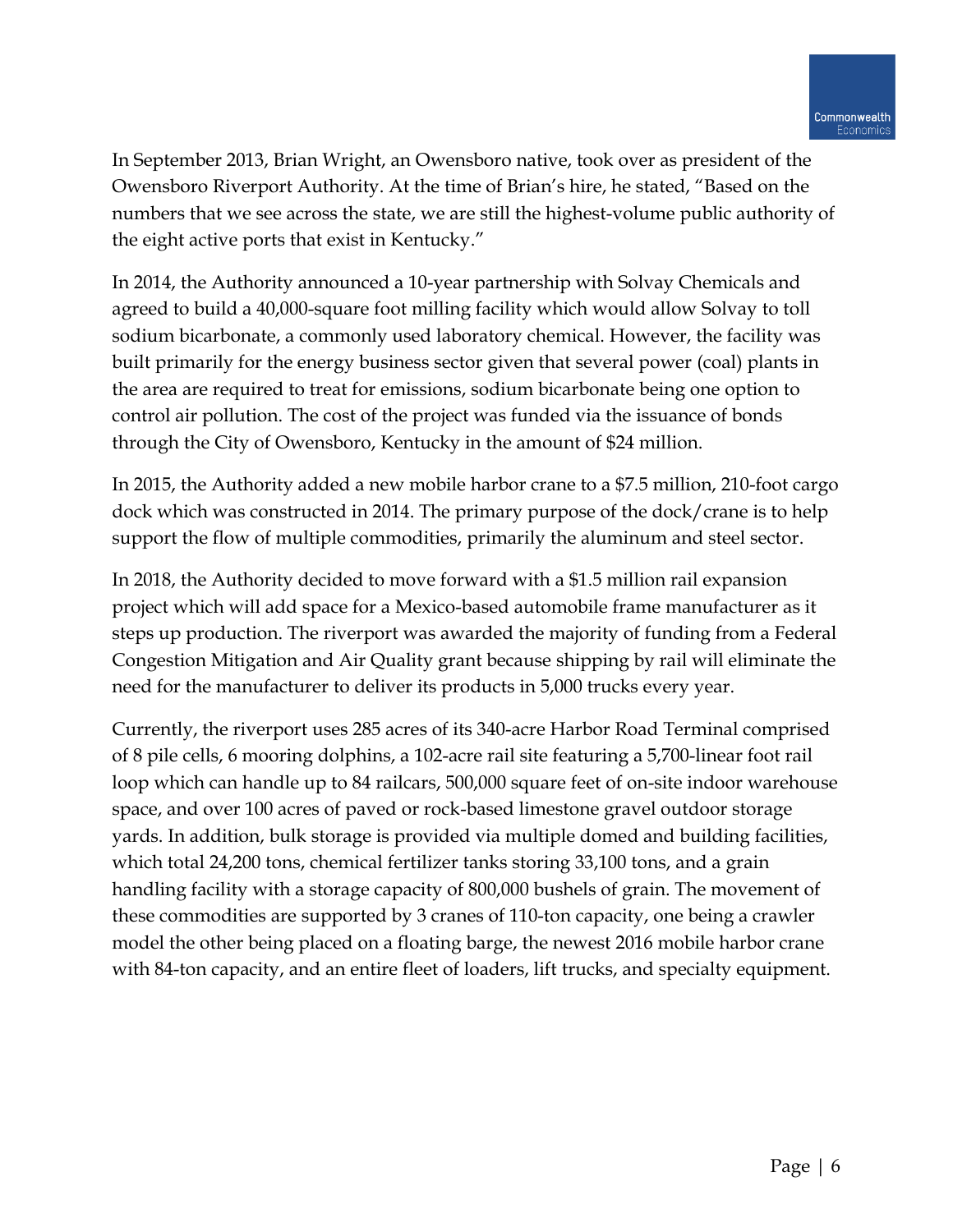### **Community Impact**

The Owensboro Riverport serves the region as a transportation asset that provides crucial support to many businesses, both directly and indirectly, within at least a 100 mile radius of the Port. In a region that relies heavily on agricultural production, commodity trade, and various forms of processing and manufacturing, the ability to efficiently export and import products and the materials necessary for production can be the deciding factor in whether a business locates in the region or looks elsewhere. Additionally, providing the regional agriculture community with efficient transportation methods keeps production costs low, allowing them to remain in business in an increasingly competitive market.

While these positive impacts are realized by all the businesses that rely on the Owensboro Riverport as a key component of their operational supply chain, it may be useful to highlight two recent examples that illustrate these impacts.

### *Example #1*

In 2017, a national business announced it would add 113 jobs at its Owensboro facility with a \$36.5 million expansion to produce a new line of stamped and welded components. The \$36.5 million includes investment in robotic welding cells, assembly line robots, infrastructure and building expansions to increase the facility's square footage to accommodate the new production line, and additional warehouse space. The expansion began last summer, and hiring is planned for September 2018 through June 2019. Company leaders expect production to begin in March 2019.

It is important to note that these jobs are dependent on the needed infrastructure to support expanded operations. The Authority was able to accommodate needed infrastructure through a \$1.5 million rail expansion project. Starting in March 2019, the business's facility will produce a new frame which will come to the riverport and be transloaded, inventory managed, and shipped to the end user. The business advised the Authority that the expansion was a major factor in allowing the deal to work. Without the Owensboro Riverport facilities, the business would have been forced to use semitrucks to deliver the frames to Toledo, OH, driving up production costs, and making the expansion project in Owensboro, KY unfeasible. Instead, they would have built a new facility closer to the end user. In the negotiation process, the Authority was able to utilize its status as a public authority to acquire Federal grant funding for necessary infrastructure improvements, negotiate over-wide load permitting adjustments with state regulators, and work with the business to develop terms that a private riverport owner/operator would likely not been able to justify. However, the public Authority's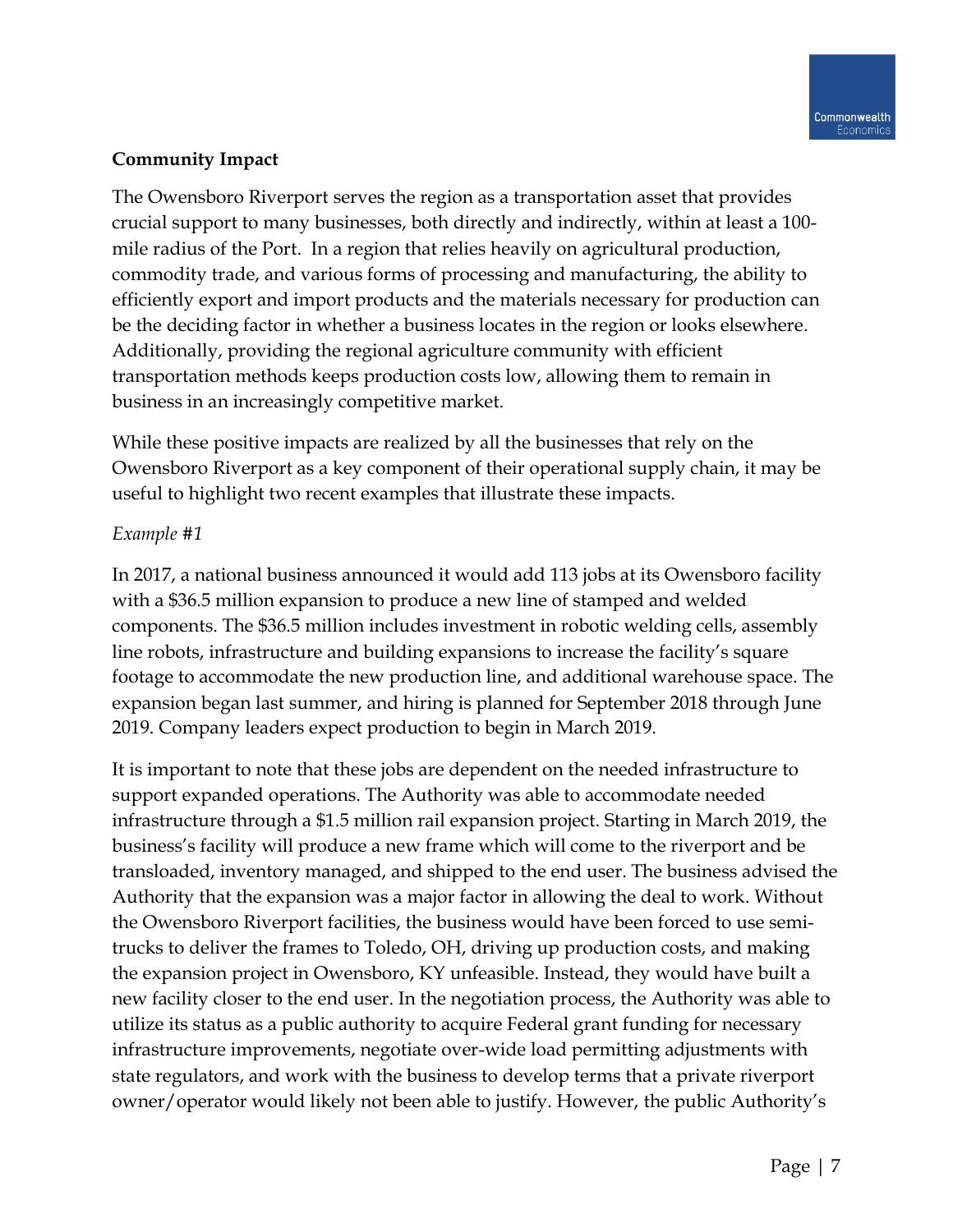rail expansion project and the ability to operate in this manner allowed the region to add 113 jobs.

### *Example #2*

The grain market, in a simplified way, is a series of decisions starting from price discovery and strategy through sales and execution of the grain. There are decisions to be made throughout the production and sales process which result in actions along the way, from deciding to sell, to then selling, and then acting to execute by transferring or trucking grain to a delivery point. The ability to get product to market at a fair price determines the extent to which grain producers and sellers operate and compete within the region.

An interesting example of this dynamic relates to agribusiness's operations in Owensboro with the Authority. Prior to 2016, the business simply operated as an outbound grain tenant of the Owensboro Riverport, with the Authority managing the inbound/outbound operations. However, running all operations through the Authority made it difficult for them to control their ultimate destiny and to achieve their goals. In 2016, the Authority and the business agreed to a 15-year lease in which the business runs the facility, the Authority owns it, and the business invested significant capital in order to increase capacity. It is important to note that there were multiple bidders on the right to operate the grain facilities within the Owensboro Riverport property. However, they were not willing to match the business's proposed terms, allowing the grain market to remain competitive.

The Authority's ability to negotiate with the private sector in order to improve overall efficiencies, while providing the infrastructure necessary for the operations to succeed, illustrates a great benefit that the Authority provides to the region. Facilitating efficiencies and allowing competition along the river allows farmers to realize better margins as the Authority makes decisions that are in the best interest of the overall community.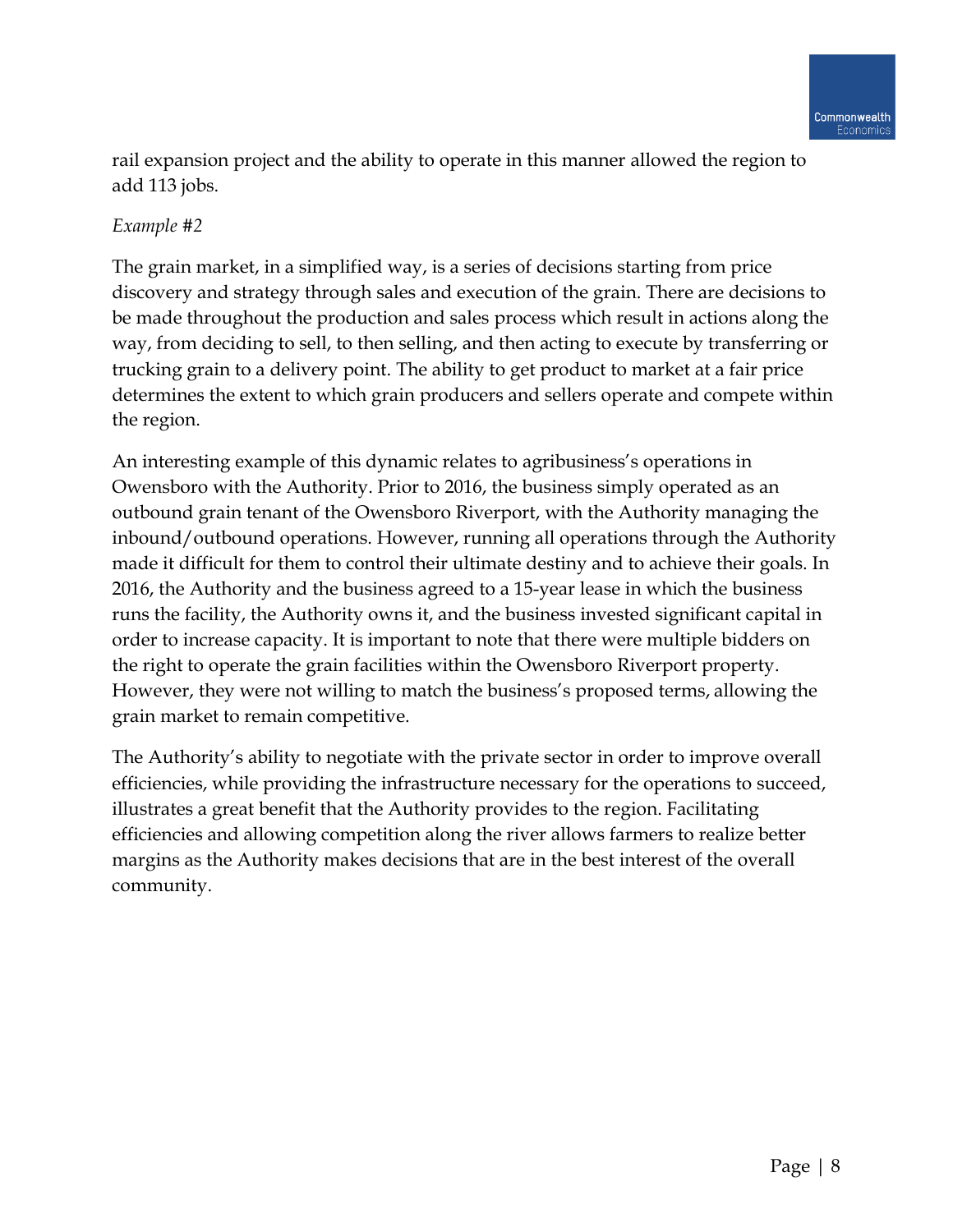# **III. OVERVIEW OF MARKET AND OPERATIONS**

This section examines the market in which the Owensboro Riverport Authority ("Authority") operates, providing an overview of the riverport's location and market demographics. This includes analyzing the methods of transportation utilized by businesses at the riverport to transport a variety of products, as well as a breakdown of revenue generated by the Authority from the handling and storage of these products at its terminal and warehousing facilities.

### **Riverport Location**

The Authority is strategically located off River Road alongside the Ohio River in Daviess County. The location allows the Authority to conveniently facilitate commerce activity which flows in and out of the Owensboro Riverport to and from other states along the Ohio. This convenience, paired with an array of comprehensive services, enables the Authority to support industrial sectors such as agriculture, aluminum, chemical, and steel, among others.



#### **Figure 1**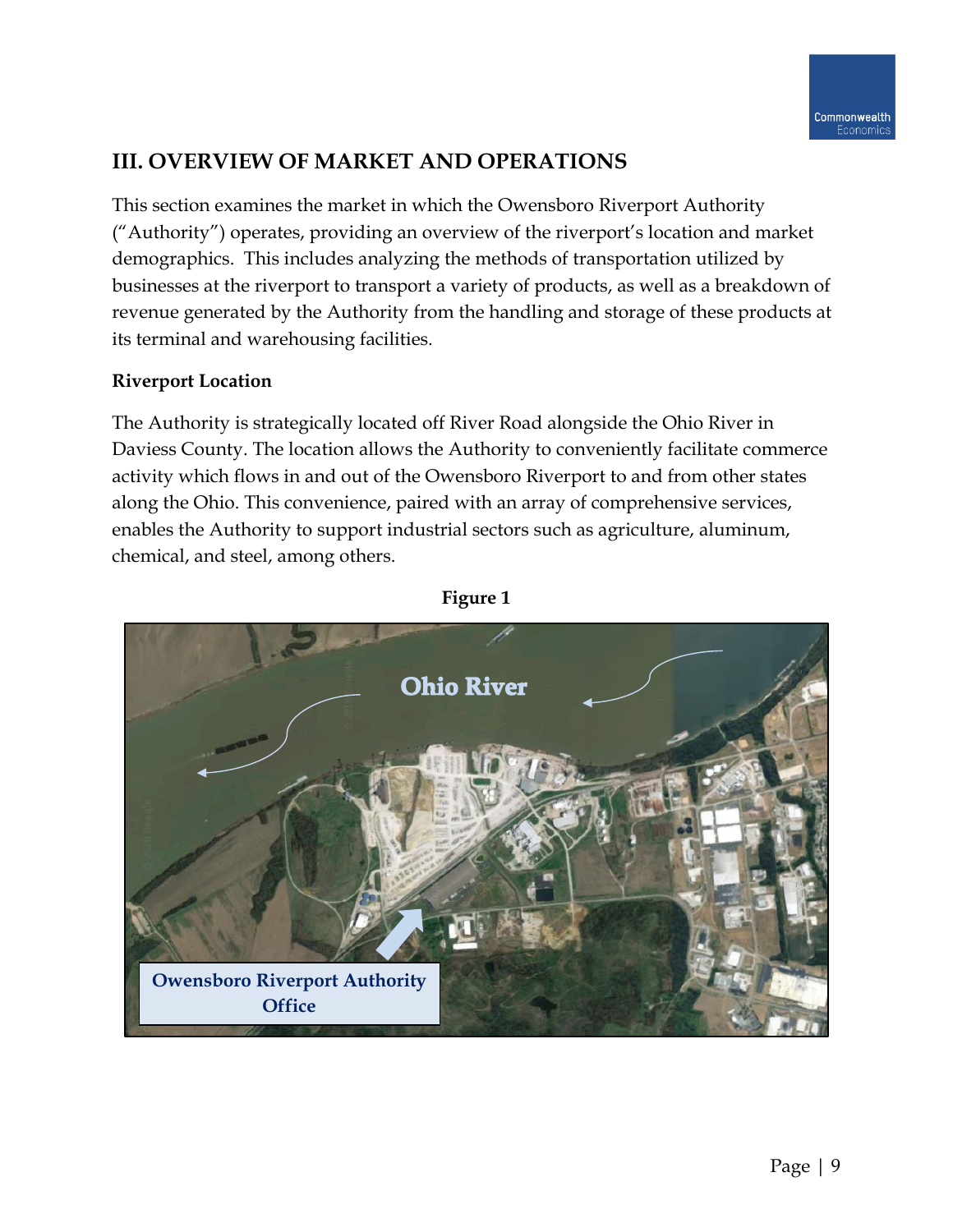### **Market Demographics**

The Owensboro Riverport is located in the northern part of western Kentucky inside the Green River Area Development District ("District") which is comprised of Daviess, Hancock, Henderson, McLean, Ohio, Union, and Webster Counties. Figure 2, below, displays historical population estimates for these Counties, which make up the riverport's proximate market area, as well as projected population levels in 2020. 1

|                                              | <b>Owensboro Riverport Area</b><br><b>Population Estimates by County</b> |         |         |         |         |                               |         |                             |  |  |
|----------------------------------------------|--------------------------------------------------------------------------|---------|---------|---------|---------|-------------------------------|---------|-----------------------------|--|--|
|                                              | <b>Historical Estimates</b>                                              |         |         |         |         |                               |         |                             |  |  |
|                                              | 2012                                                                     | 2013    | 2014    | 2015    | 2016    | $%$ Change<br>$(2012 - 2016)$ | 2020    | % Change<br>$(2016 - 2020)$ |  |  |
| <b>Green River Area Development District</b> |                                                                          |         |         |         |         |                               |         |                             |  |  |
| <b>Daviess</b>                               | 97,886                                                                   | 98,311  | 98,416  | 99,333  | 99,674  | 1.83%                         | 102,033 | 2.37%                       |  |  |
| Hancock                                      | 8,666                                                                    | 8,672   | 8,722   | 8,710   | 8,810   | 1.66%                         | 8,786   | $-0.27%$                    |  |  |
| Ohio                                         | 24,056                                                                   | 24,047  | 24,064  | 24,216  | 24,378  | 1.34%                         | 24,235  | $-0.59%$                    |  |  |
| Henderson                                    | 46,445                                                                   | 46,339  | 46,387  | 46,388  | 46,253  | $-0.41%$                      | 46,358  | 0.23%                       |  |  |
| McLean                                       | 9,526                                                                    | 9,499   | 9,466   | 9,496   | 9,475   | $-0.54%$                      | 9,274   | $-2.12%$                    |  |  |
| Webster                                      | 13,476                                                                   | 13,392  | 13,234  | 13,239  | 13,316  | $-1.19%$                      | 12,600  | $-5.38%$                    |  |  |
| Union                                        | 15,114                                                                   | 15,111  | 15,168  | 15,053  | 14,880  | $-1.55%$                      | 14,906  | 0.17%                       |  |  |
| <b>Total</b>                                 | 215.169                                                                  | 215,371 | 215,457 | 216,435 | 216,786 | 0.75%                         | 218.192 | 0.65%                       |  |  |

| 1911 T<br>e |  |
|-------------|--|
|             |  |

Figure 2 shows that the market area population in which the riverport operates has slightly increased over the last 5 years with the 2016 population estimate totaling approximately 216,786 individuals. Additionally, the overall market area population is projected to increase by 0.65% in 2020, or an influx of over 2,000 people. However, Daviess County is projected to see a 2.37% increase in its population by 2020 which equates to over 2,300 people, illustrating the overall assumption that the more rural populations will decline as people migrate to urban centers.

Figure 3 displays county population estimates for 2016 broken out by age group, revealing that 57.23% of all individuals within the riverport's market area are workingage adults.

 $\overline{\phantom{a}}$ 

<sup>1</sup> Source: U.S. Census Bureau annual estimates of the resident population.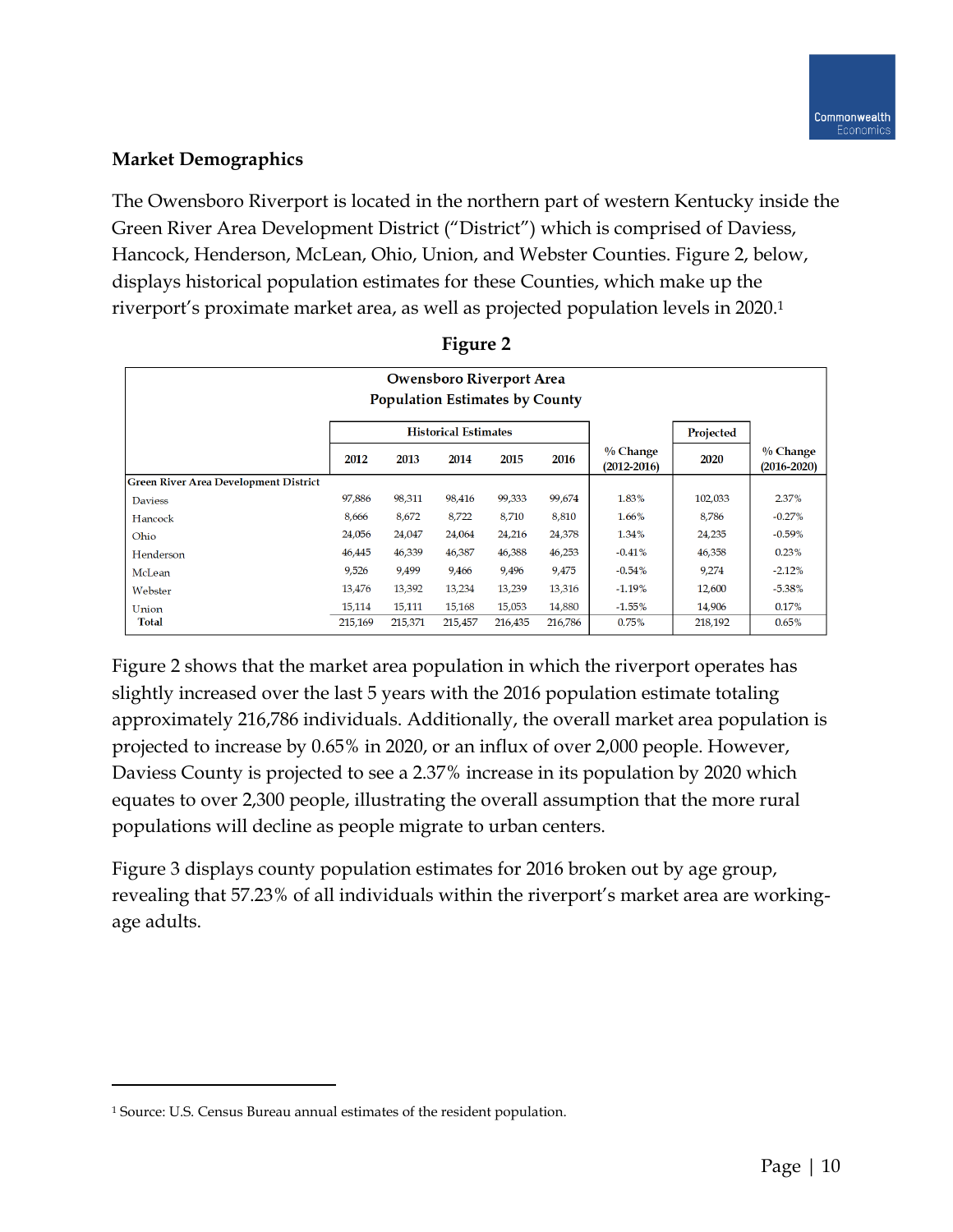| <b>Owensboro Riverport Area</b>                                                                                                                                              |        |        |        |        |        |        |        |        |         |        |  |  |
|------------------------------------------------------------------------------------------------------------------------------------------------------------------------------|--------|--------|--------|--------|--------|--------|--------|--------|---------|--------|--|--|
| 2016 Population Estimates by County & Age Group                                                                                                                              |        |        |        |        |        |        |        |        |         |        |  |  |
| % of<br>% of<br>% of<br>% of<br>% of<br>19 & Under<br>$20 - 39$<br>65 & Older<br><b>Total</b><br>$40 - 64$<br><b>Total</b><br><b>Total</b><br>Total<br><b>Total</b><br>Total |        |        |        |        |        |        |        |        |         |        |  |  |
| <b>Green River Area Development District</b>                                                                                                                                 |        |        |        |        |        |        |        |        |         |        |  |  |
| <b>Daviess</b>                                                                                                                                                               | 26,556 | 12.25% | 24,664 | 11.38% | 32,089 | 14.80% | 16,365 | 7.55%  | 99,674  | 45.98% |  |  |
| Henderson                                                                                                                                                                    | 11.713 | 5.40%  | 11,338 | 5.23%  | 15,583 | 7.19%  | 7,619  | 3.51%  | 46,253  | 21.34% |  |  |
| Ohio                                                                                                                                                                         | 6,410  | 2.96%  | 5.920  | 2.73%  | 7,840  | 3.62%  | 4,208  | 1.94%  | 24,378  | 11.25% |  |  |
| Union                                                                                                                                                                        | 3.643  | 1.68%  | 4,205  | 1.94%  | 4.684  | 2.16%  | 2,348  | 1.08%  | 14,880  | 6.86%  |  |  |
| Webster                                                                                                                                                                      | 3,384  | 1.56%  | 3,186  | 1.47%  | 4,487  | 2.07%  | 2,259  | 1.04%  | 13,316  | 6.14%  |  |  |
| McLean                                                                                                                                                                       | 2,440  | 1.13%  | 1.983  | 0.91%  | 3,212  | 1.48%  | 1,840  | 0.85%  | 9,475   | 4.37%  |  |  |
| Hancock                                                                                                                                                                      | 2.442  | 1.13%  | 1.960  | 0.90%  | 2.904  | 1.34%  | 1.504  | 0.69%  | 8.810   | 4.06%  |  |  |
| <b>Total</b>                                                                                                                                                                 | 56.588 | 26.10% | 53.256 | 24.57% | 70.799 | 32.66% | 36.143 | 16.67% | 216.786 | 100%   |  |  |

It is also important to consider the area and any changes to median household income which may have occurred. Figure 4, below, shows median household incomes for Counties located within the riverports market area from 2012 to 2016. 2

| <b>Owensboro Riverport Area</b><br>Median Household Income |          |          |          |          |          |                         |  |  |  |  |  |  |
|------------------------------------------------------------|----------|----------|----------|----------|----------|-------------------------|--|--|--|--|--|--|
|                                                            | 2012     | 2013     | 2014     | 2015     | 2016     | $%$ Change<br>2012-2016 |  |  |  |  |  |  |
| <b>Green River Area Development District</b>               |          |          |          |          |          |                         |  |  |  |  |  |  |
| Union                                                      | \$37,445 | \$39,125 | \$38,367 | \$40,120 | \$41,255 | 10.17%                  |  |  |  |  |  |  |
| McLean                                                     | \$40,563 | \$38,833 | \$40,851 | \$40,770 | \$43,005 | 6.02%                   |  |  |  |  |  |  |
| Ohio                                                       | \$38,286 | \$40,830 | \$39,574 | \$40,189 | \$39,479 | 3.12%                   |  |  |  |  |  |  |
| <b>Daviess</b>                                             | \$45,507 | \$46,555 | \$45,760 | \$45,989 | \$46,765 | 2.76%                   |  |  |  |  |  |  |
| Hancock                                                    | \$48,867 | \$51,189 | \$50,311 | \$50,476 | \$49,375 | 1.04%                   |  |  |  |  |  |  |
| Henderson                                                  | \$42,266 | \$41,940 | \$41,006 | \$41,036 | \$41,630 | $-1.50%$                |  |  |  |  |  |  |
| Webster                                                    | \$41,138 | \$41,415 | \$40,852 | \$38,917 | \$38,374 | $-6.72%$                |  |  |  |  |  |  |
| Average                                                    | \$42,010 | \$42,841 | \$42,389 | \$42,500 | \$42,840 | 1.98%                   |  |  |  |  |  |  |

**Figure 4**

Overall, the area's median household income has increased by 1.98% since 2012.

#### **Industry Overview**

 $\overline{\phantom{a}}$ 

In understanding the market and regional economy, it is important to identify top employers and top producers. Top employers in the Green River Area Development District by category include: restaurants (6,425), government (5,344), hospitals (4,873), wholesale trade  $(3,275)$ , and real estate  $(3,062)$ .<sup>3</sup> While these industries may not directly

<sup>2</sup> Source: 2012-2016 American Community Survey 5-year estimates (US Census).

<sup>&</sup>lt;sup>3</sup> Estimated using IMPLAN data for Daviess, Hancock, Ohio, Henderson, McLean, Webster, and Union Counties.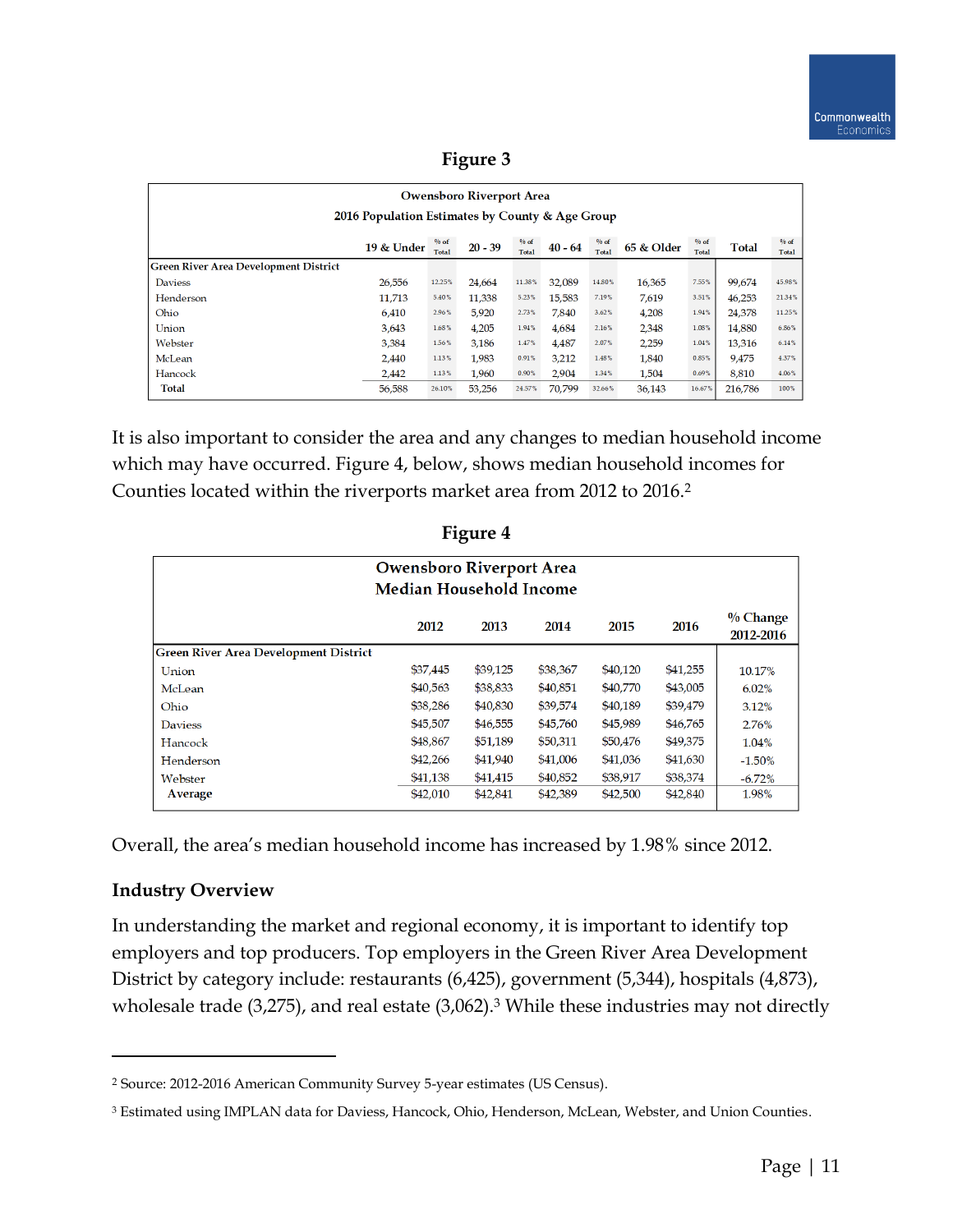benefit from the Owensboro Riverport operations (with the exception of wholesale trade, which likely does to some extent), they almost certainly benefit from the secondary impacts from businesses and employees that utilize the Riverport.

In order to generate a better understanding regarding the extent to which the Riverport supports the regional economy, CE utilized data from IMPLAN to estimate the total industry output, employment, and labor income for Daviess County and the Green River Area Development District for specific industries that would depend upon Riverport import and export activity.

Figures 5, 6, 7, 8, 9, and 10, on the following pages, summarize the previous five years of available data regarding economic activity within Daviess County and the Green River Area Development District, focusing on these select commodity-driven industries. It is important to understand that the Authority serves these industries each day through its riverport operations, as will be illustrated later in this analysis, and it is informative to look at these industries as a percentage of the overall economy.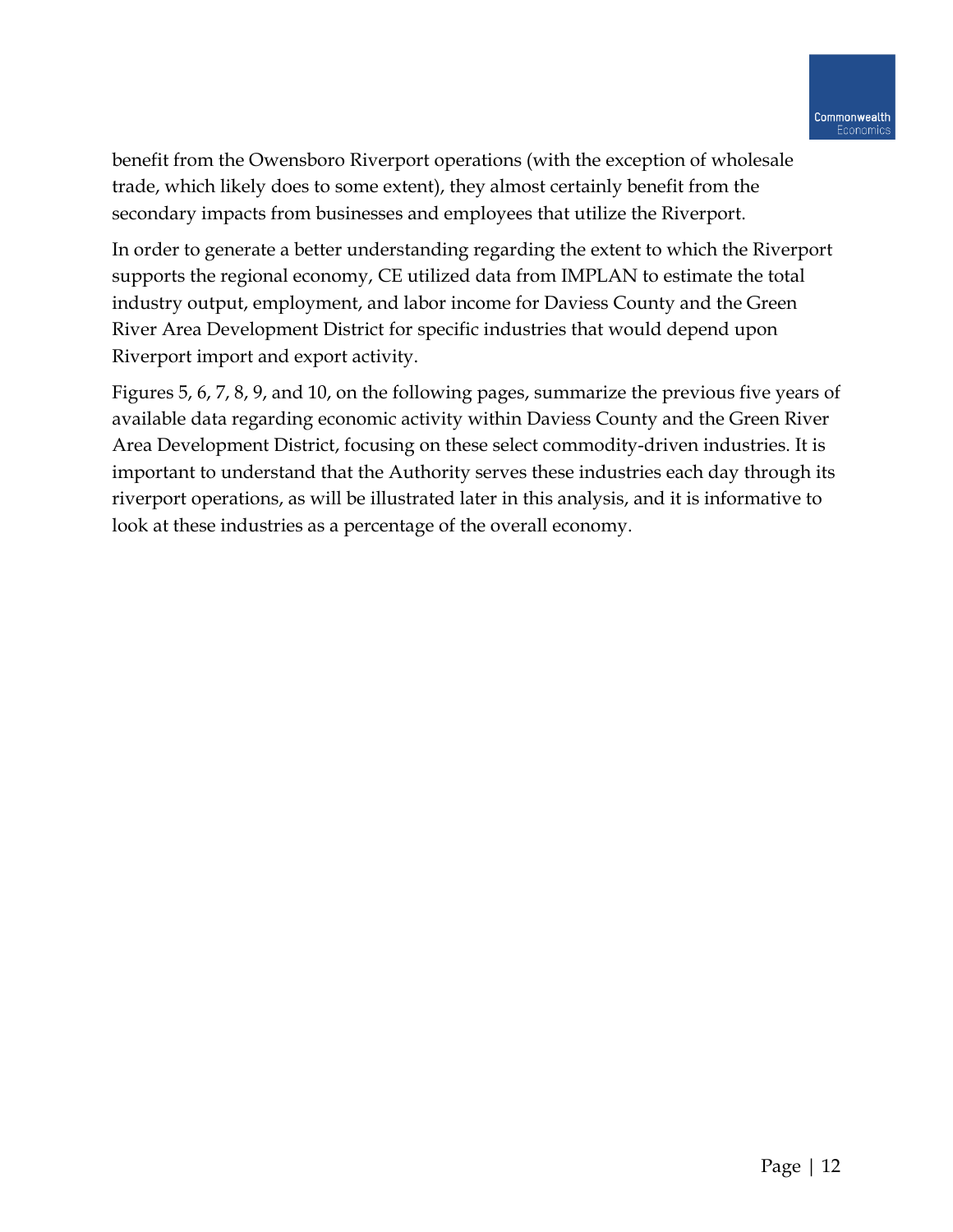| <b>Daviess County</b><br>Output by Industry Category |                        |                 |                        |                 |                                                                                                             |                 |                 |                  |                 |                 |                      |
|------------------------------------------------------|------------------------|-----------------|------------------------|-----------------|-------------------------------------------------------------------------------------------------------------|-----------------|-----------------|------------------|-----------------|-----------------|----------------------|
|                                                      | 2012                   | $%$ of<br>Total | 2013                   | $%$ of<br>Total | 2014                                                                                                        | $%$ of<br>Total | 2015            | $\%$ of<br>Total | 2016            | $%$ of<br>Total | 5-Year<br>$%$ Change |
| Iron and steel mills and ferroalloy manufacturing    | \$1,052,002            | 0.01%           | \$2,849,671            | 0.03%           | \$25,466,871                                                                                                | $0.25\%$        | \$30,110,319    | 0.29%            | \$29,334,629    | 0.28%           | 2688.46%             |
| Sheet metal work manufacturing                       | \$2,508,629            | 0.03%           | \$3,790,936            | 0.04%           | \$2,736,262                                                                                                 | 0.03%           | \$2,432,183     | 0.02%            | \$4,592,273     | 0.04%           | 83.06%               |
| Paper mills                                          | \$203,121,399          | 2.29%           | \$422,240,875          | 4.32%           | \$271,941,071                                                                                               | 2.66%           | \$318,974,487   | 3.07%            | \$304,738,068   | 2.86%           | 50.03%               |
| Motor vehicle metal stamping                         | \$157,701,111          | 1.78%           | \$164,201,614          | 1.68%           | \$116,572,479                                                                                               | 1.14%           | \$150,614,807   | 1.45%            | \$231,851,440   | 2.18%           | 47.02%               |
| Other plastics product manufacturing                 | \$37,725,796           | 0.43%           | \$40,705,441           | 0.42%           | \$40,109,104                                                                                                | 0.39%           | \$57,011,318    | 0.55%            | \$55,316,273    | 0.52%           | 46.63%               |
| Metal tank (heavy gauge) manufacturing               | \$20,811,588           | 0.23%           | \$17,621,183           | 0.18%           | \$22,662,767                                                                                                | 0.22%           | \$25,220,594    | 0.24%            | \$23,366,024    | 0.22%           | 12.27%               |
| Electroplating, anodizing, and coloring metal        | \$11,709,797           | 0.13%           | \$18,610,479           | 0.19%           | \$14,182,579                                                                                                | 0.14%           | \$15,944,125    | 0.15%            | \$10,987,443    | 0.10%           | $-6.17%$             |
| Support activities for agriculture and forestry      | \$6,576,267            | 0.07%           | \$4,448,572            | 0.05%           | \$5,208,087                                                                                                 | 0.05%           | \$6,580,218     | 0.06%            | \$5,861,642     | 0.06%           | $-10.87%$            |
| Fabricated structural metal manufacturing            | \$13,530,008           | 0.15%           | \$13,115,924           | 0.13%           | \$14,716,234                                                                                                | 0.14%           | \$13,258,028    | 0.13%            | \$11,198,738    | 0.11%           | $-17.23%$            |
| Crown and closure manufacturing and metal stamping   | \$39,916,340           | 0.45%           | \$51,133,904           | 0.52%           | \$35,056,274                                                                                                | 0.34%           | \$35,470,783    | 0.34%            | \$32,721,138    | 0.31%           | $-18.03%$            |
| Grain farming                                        | \$87,728,127           | 0.99%           | \$89,030,907           | 0.91%           | \$61,568,176                                                                                                | 0.60%           | \$67,705,650    | 0.65%            | \$64,689,621    | 0.61%           | $-26.26%$            |
| Coal mining                                          | \$62,910,618           | 0.71%           | \$25,746,683           | 0.26%           | \$93,155,647                                                                                                | 0.91%           | \$84,360,077    | 0.81%            | \$45,647,457    | 0.43%           | $-27.44%$            |
| Plastics material and resin manufacturing            | \$499,375,031          | 5.63%           | \$499,183,838          | 5.11%           | \$530,268,738                                                                                               | 5.18%           | \$379,598,694   | 3.65%            | \$311,790,192   | 2.93%           | $-37.56%$            |
| Extraction of natural gas and crude petroleum        | \$31,856,533           | 0.36%           | \$11,389,235           | 0.12%           | \$49,927,914                                                                                                | 0.49%           | \$21,388,493    | 0.21%            | \$19,322,243    | 0.18%           | $-39.35%$            |
| Soybean and other oilseed processing                 | \$706,005,371          | 7.95%           | \$730,354,187          | 7.48%           | \$612,461,975                                                                                               | 5.98%           | \$559,323,608   | 5.37%            | \$426,593,903   | 4.01%           | -39.58%              |
| All other crop farming                               | \$3,574,753            | 0.04%           | \$4,080,566            | 0.04%           | \$1,828,901                                                                                                 | 0.02%           | \$5,078,330     | 0.05%            | \$1,934,980     | 0.02%           | $-45.87%$            |
| Steel wire drawing                                   | \$24,916,290           | 0.28%           | \$11,339,696           | 0.12%           | \$18,648,161                                                                                                | 0.18%           | \$14,207,870    | 0.14%            | \$11,272,431    | 0.11%           | $-54.76%$            |
| Stone mining and quarrying                           | \$26,881,966           | 0.30%           | \$26,698,668           | 0.27%           | \$25,949,013                                                                                                | 0.25%           | \$11,687,721    | 0.11%            | \$11,550,027    | 0.11%           | $-57.03%$            |
| Metal barrels, drums and pails manufacturing         | \$3,076,416            | 0.03%           | \$4,422,976            | 0.05%           | \$4,861,866                                                                                                 | 0.05%           | \$1,103,281     | 0.01%            | \$1,223,063     | 0.01%           | $-60.24%$            |
| Sub-TOTAL                                            | \$1,940,978,041 21.87% |                 | \$2,140,965,353 21.92% |                 | \$1,947,322,121                                                                                             | 19.01%          | \$1,800,070,587 | 17.30%           | \$1,603,991,586 | 15.07%          | $-17.36%$            |
| <b>TOTAL AREA OUTPUT</b>                             |                        |                 |                        |                 | \$8,876,348,206 100% \$9,769,364,328 100% \$10,242,356,505 100% \$10,406,059,021 100% \$10,646,574,341 100% |                 |                 |                  |                 |                 | 19.94%               |

Figure 5 shows the estimated amount of output generated within Daviess County in total and for commodity-driven industries. In 2016, out of an estimated \$10.6 billion in economic output within the County, \$1.6 billion (15.1%) was output supported by commodity-driven industries. Top businesses by category within the commodity industries include: soybean and other oilseed processing (\$426.6 million), plastics material and resin manufacturing (\$311.8 million), and paper mills (\$304.7 million).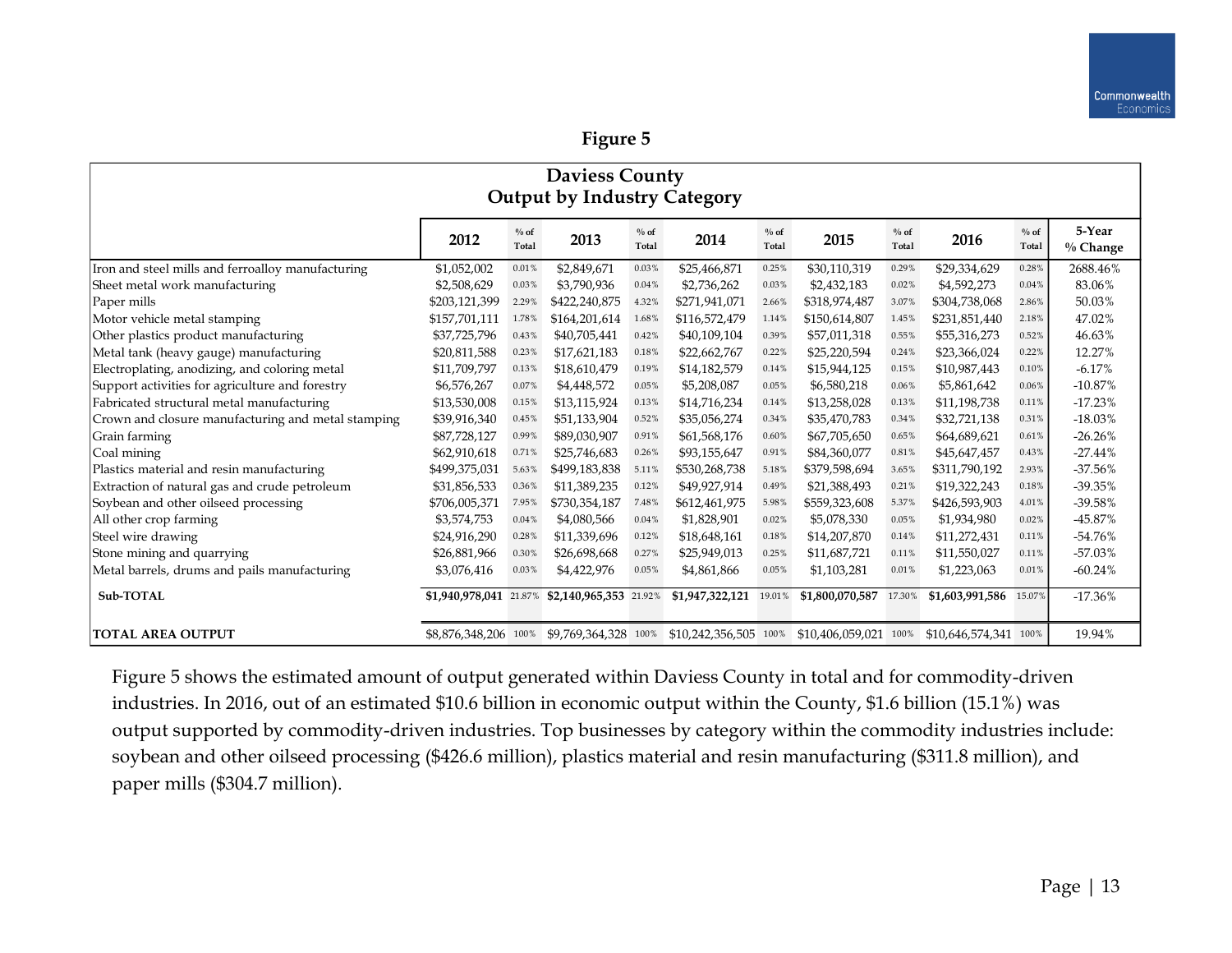| <b>Green River Area Development District</b><br><b>Output by Industry Category</b> |                       |                 |                        |                  |                       |                  |                       |                  |                  |                 |                       |
|------------------------------------------------------------------------------------|-----------------------|-----------------|------------------------|------------------|-----------------------|------------------|-----------------------|------------------|------------------|-----------------|-----------------------|
|                                                                                    | 2012                  | $%$ of<br>Total | 2013                   | $\%$ of<br>Total | 2014                  | $\%$ of<br>Total | 2015                  | $\%$ of<br>Total | 2016             | $%$ of<br>Total | 5-Year<br>$\%$ Change |
| Iron and steel mills and ferroalloy manufacturing                                  | \$1,052,002           | 0.01%           | \$2,849,671            | 0.01%            | \$78,934,166          | 0.33%            | \$73,727,158          | 0.32%            | \$70,522,240     | 0.30%           | 6603.62%              |
| Metal tank (heavy gauge) manufacturing                                             | \$20,811,588          | 0.10%           | \$17,621,183           | 0.08%            | \$22,662,767          | 0.10%            | \$25,220,594          | 0.11%            | \$26,853,931     | 0.12%           | 29.03%                |
| Paper mills                                                                        | \$546,321,167         | 2.72%           | \$771,154,053          | 3.54%            | \$701,688,110         | 2.95%            | \$785,702,820         | 3.37%            | \$692,501,282    | 2.98%           | 26.76%                |
| Other plastics product manufacturing                                               | \$67,573,868          | 0.34%           | \$65,710,953           | 0.30%            | \$75,451,736          | 0.32%            | \$79,533,676          | 0.34%            | \$85,105,644     | 0.37%           | 25.94%                |
| Motor vehicle metal stamping                                                       | \$284,327,271         | 1.42%           | \$267,879,181          | 1.23%            | \$233,026,611         | 0.98%            | \$284,759,247         | 1.22%            | \$352,592,529    | 1.52%           | 24.01%                |
| Extraction of natural gas and crude petroleum                                      | \$59,294,300          | 0.30%           | \$27,624,746           | 0.13%            | \$112,805,054         | 0.47%            | \$53,830,055          | 0.23%            | \$71,943,169     | 0.31%           | 21.33%                |
| Sheet metal work manufacturing                                                     | \$9,768,999           | 0.05%           | \$5,984,754            | 0.03%            | \$10,194,916          | 0.04%            | \$9,202,726           | 0.04%            | \$11,028,746     | 0.05%           | 12.90%                |
| Support activities for agriculture and forestry                                    | \$11,264,171          | 0.06%           | \$10,350,946           | 0.05%            | \$6,376,140           | 0.03%            | \$8,081,256           | 0.03%            | \$11,732,652     | 0.05%           | 4.16%                 |
| Fabricated structural metal manufacturing                                          | \$23,302,805          | 0.12%           | \$24,258,961           | 0.11%            | \$28,000,063          | 0.12%            | \$22,407,639          | 0.10%            | \$23,075,779     | 0.10%           | $-0.97%$              |
| Electroplating, anodizing, and coloring metal                                      | \$14,344,484          | 0.07%           | \$23,050,451           | 0.11%            | \$16,717,382          | 0.07%            | \$19,277,016          | 0.08%            | \$13,889,594     | 0.06%           | $-3.17%$              |
| Crown and closure manufacturing and metal stamping                                 | \$41,056,797          | 0.20%           | \$52,079,090           | 0.24%            | \$36,330,685          | 0.15%            | \$37,327,271          | 0.16%            | \$33,983,925     | 0.15%           | $-17.23%$             |
| Steel wire drawing                                                                 | \$50,914,055          | 0.25%           | \$28,019,329           | 0.13%            | \$40,454,407          | 0.17%            | \$29,071,346          | 0.12%            | \$38,894,375     | 0.17%           | $-23.61%$             |
| Grain farming                                                                      | \$355,930,145         | 1.77%           | \$361,215,759          | 1.66%            | \$249,637,589         | 1.05%            | \$274,382,874         | 1.18%            | \$261,896,851    | 1.13%           | $-26.42%$             |
| Plastics material and resin manufacturing                                          | \$680,093,445         | 3.39%           | \$718,766,663          | 3.30%            | \$772,295,105         | 3.24%            | \$608,603,516         | 2.61%            | \$490,758,301    | 2.11%           | $-27.84%$             |
| Coal mining                                                                        | \$1,281,656,006       | 6.38%           | \$1,231,654,175        | 5.65%            | \$1,485,453,003       | 6.24%            | \$1,035,157,837       | 4.44%            | \$829,173,889    | 3.56%           | $-35.30%$             |
| Soybean and other oilseed processing                                               | \$706,005,371         | 3.52%           | \$730,354,187          | 3.35%            | \$612,461,975         | 2.57%            | \$559,323,608         | 2.40%            | \$426,593,903    | 1.83%           | $-39.58%$             |
| All other crop farming                                                             | \$16,278,126          | 0.08%           | \$18,581,415           | 0.09%            | \$8,577,574           | 0.04%            | \$21,965,736          | 0.09%            | \$7,755,792      | 0.03%           | $-52.35%$             |
| Stone mining and quarrying                                                         | \$32,005,932          | 0.16%           | \$29,894,512           | 0.14%            | \$35,237,244          | 0.15%            | \$22,150,242          | 0.10%            | \$13,887,125     | 0.06%           | $-56.61%$             |
| Metal barrels, drums and pails manufacturing                                       | \$3,076,416           | 0.02%           | \$4,422,976            | 0.02%            | \$4,861,866           | 0.02%            | \$1,103,281           | 0.00%            | \$1,223,063      | 0.01%           | $-60.24%$             |
| Sub-TOTAL                                                                          | \$4,205,076,948       | 20.94%          | \$4,391,473,006 20.15% |                  | \$4,531,166,393       | 19.03%           | \$3,950,827,897       | 16.96%           | \$3,463,412,788  | 14.88%          | $-17.64%$             |
| <b>TOTAL AREA OUTPUT</b>                                                           | \$20,079,901,286 100% |                 | \$21,791,290,691 100%  |                  | \$23,812,616,954 100% |                  | \$23,297,883,685 100% |                  | \$23,268,463,860 | 100%            | 15.88%                |

Figure 6 shows the estimated amount of output generated within the Green River Area Development District in total and for commodity-driven industries. In 2016, out of an estimated \$23.3 billion in economic output within the district, \$3.5 billion (14.9%) was output supported by commodity-driven industries. Top businesses by category within the commodity industries include: coal mining (\$829.2 million), paper mills (\$692.5 million), and plastics material and resin manufacturing (\$490.8 million).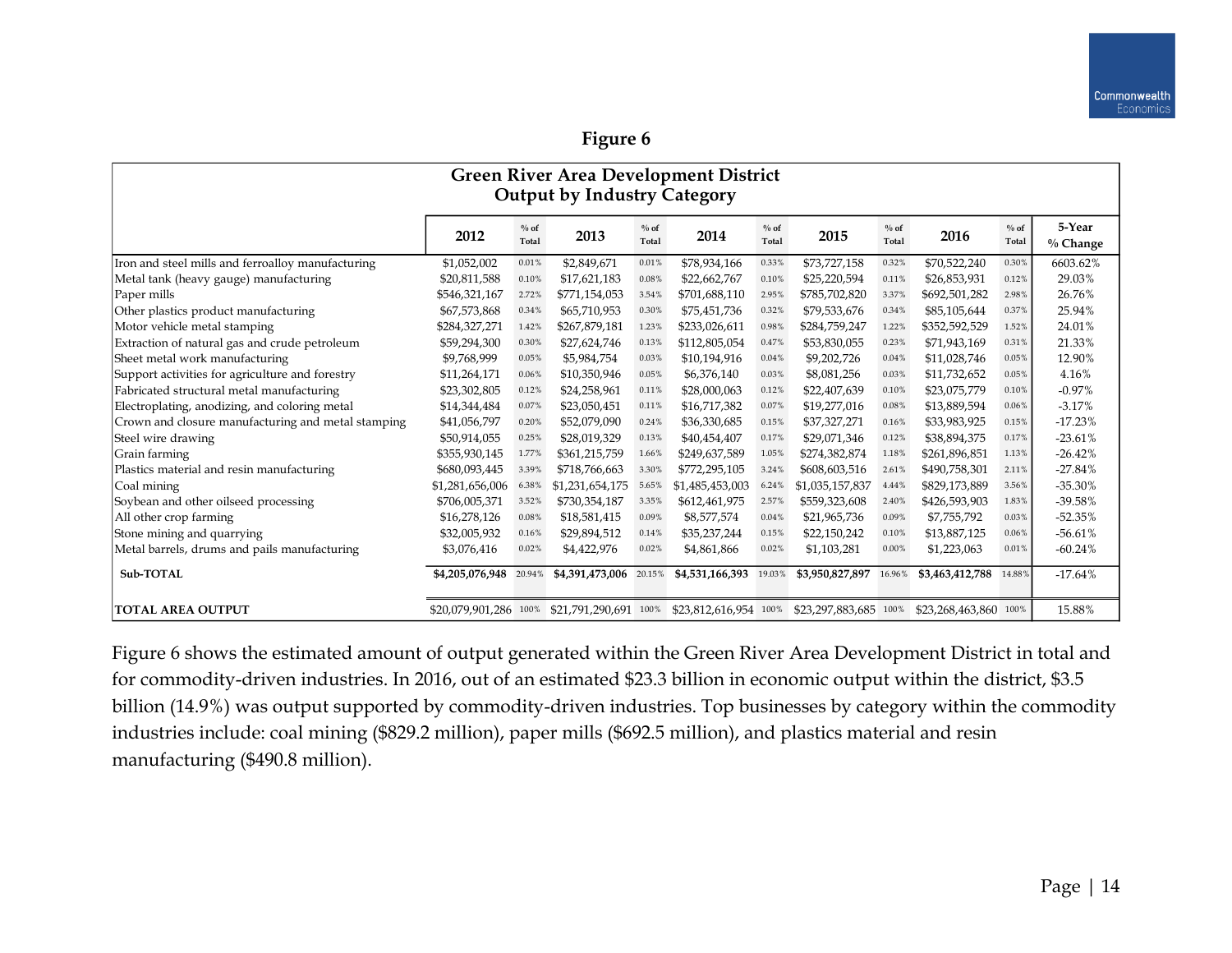| <b>Daviess County</b><br><b>Jobs by Industry Category</b> |              |                 |        |                 |        |                  |        |                 |                |                  |                      |
|-----------------------------------------------------------|--------------|-----------------|--------|-----------------|--------|------------------|--------|-----------------|----------------|------------------|----------------------|
|                                                           |              |                 |        |                 |        |                  |        |                 |                |                  |                      |
|                                                           | 2012         | $%$ of<br>Total | 2013   | $%$ of<br>Total | 2014   | $\%$ of<br>Total | 2015   | $%$ of<br>Total | 2016           | $\%$ of<br>Total | 5-Year<br>$%$ Change |
| Iron and steel mills and ferroalloy manufacturing         | $\mathbf{1}$ | $0.00\%$        | 3      | $0.00\%$        | 25     | 0.04%            | 29     | 0.05%           | 34             | 0.06%            | 3309.31%             |
| Support activities for agriculture and forestry           | 143          | 0.25%           | 126    | 0.22%           | 101    | 0.18%            | 106    | 0.19%           | 304            | 0.53%            | 112.94%              |
| Sheet metal work manufacturing                            | 13           | 0.02%           | 18     | 0.03%           | 13     | 0.02%            | 11     | 0.02%           | 23             | 0.04%            | 75.03%               |
| Other plastics product manufacturing                      | 137          | 0.24%           | 160    | 0.28%           | 159    | 0.28%            | 213    | 0.38%           | 202            | 0.35%            | 48.01%               |
| Motor vehicle metal stamping                              | 434          | 0.76%           | 467    | 0.82%           | 336    | 0.59%            | 400    | 0.71%           | 634            | 1.09%            | 45.91%               |
| Paper mills                                               | 319          | 0.56%           | 536    | 0.94%           | 355    | 0.62%            | 376    | 0.67%           | 371            | 0.64%            | 16.25%               |
| Metal tank (heavy gauge) manufacturing                    | 84           | 0.15%           | 70     | 0.12%           | 88     | 0.15%            | 98     | 0.17%           | 97             | 0.17%            | 15.53%               |
| Crown and closure manufacturing and metal stamping        | 196          | 0.34%           | 238    | 0.42%           | 166    | 0.29%            | 165    | 0.29%           | 160            | 0.28%            | $-18.32%$            |
| Extraction of natural gas and crude petroleum             | 285          | 0.50%           | 117    | 0.20%           | 288    | 0.51%            | 247    | 0.44%           | 225            | 0.39%            | $-21.23%$            |
| Fabricated structural metal manufacturing                 | 48           | 0.08%           | 47     | 0.08%           | 52     | 0.09%            | 43     | 0.08%           | 37             | 0.06%            | $-23.82%$            |
| Grain farming                                             | 632          | 1.11%           | 537    | 0.94%           | 375    | 0.66%            | 353    | 0.63%           | 465            | 0.80%            | $-26.51%$            |
| Plastics material and resin manufacturing                 | 357          | 0.63%           | 345    | 0.61%           | 328    | 0.57%            | 233    | 0.41%           | 253            | 0.44%            | $-29.03%$            |
| Electroplating, anodizing, and coloring metal             | 106          | 0.19%           | 125    | 0.22%           | 99     | 0.17%            | 110    | 0.19%           | 74             | 0.13%            | $-30.29%$            |
| Steel wire drawing                                        | 47           | 0.08%           | 29     | 0.05%           | 48     | 0.08%            | 35     | 0.06%           | 31             | 0.05%            | $-33.33%$            |
| Soybean and other oilseed processing                      | 159          | 0.28%           | 141    | 0.25%           | 115    | 0.20%            | 108    | 0.19%           | 96             | 0.17%            | $-39.36%$            |
| Coal mining                                               | 150          | 0.26%           | 42     | 0.07%           | 174    | 0.30%            | 154    | 0.27%           | 90             | 0.16%            | -39.79%              |
| All other crop farming                                    | 106          | 0.19%           | 110    | 0.19%           | 48     | 0.08%            | 126    | 0.22%           | 58             | 0.10%            | $-44.70%$            |
| Stone mining and quarrying                                | 138          | 0.24%           | 94     | 0.16%           | 127    | 0.22%            | 66     | 0.12%           | 66             | 0.11%            | $-51.96%$            |
| Metal barrels, drums and pails manufacturing              | 16           | 0.03%           | 16     | 0.03%           | 16     | 0.03%            | 3      | 0.01%           | $\overline{4}$ | 0.01%            | $-74.38%$            |
| Sub-TOTAL                                                 | 3,371        | 5.92%           | 3,223  | 5.65%           | 2,912  | 5.10%            | 2,876  | 5.10%           | 3,225          | 5.57%            | $-4.32%$             |
| <b>TOTAL AREA JOBS</b>                                    | 56,991       | 100%            | 57,037 | 100%            | 57,113 | 100%             | 56,365 | 100%            | 57,898         | 100%             | 1.59%                |

Figure 7 shows the estimated number of jobs located within Daviess County in total and for commodity-driven industries. In 2016, out of an estimated 57,898 jobs within the County, 3,225 (5.6%) were jobs supported by commoditydriven industries. Top employers by category within the commodity industries include: motor vehicle metal stamping (634), grain farming (465), and paper mills (371).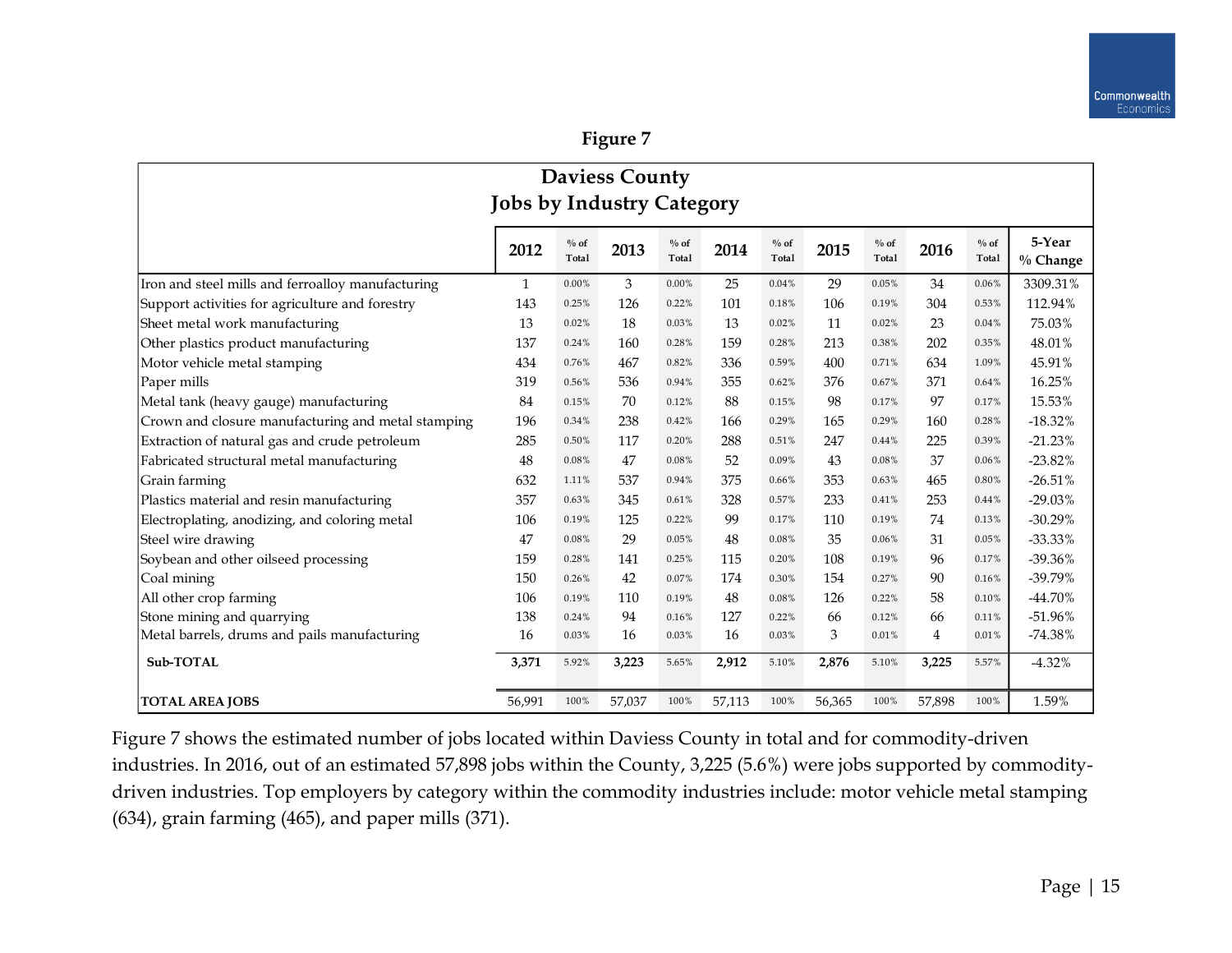| <b>Green River Area Development District</b><br><b>Jobs by Industry Category</b> |         |                  |         |                 |         |                 |         |                 |                |                  |                       |  |
|----------------------------------------------------------------------------------|---------|------------------|---------|-----------------|---------|-----------------|---------|-----------------|----------------|------------------|-----------------------|--|
|                                                                                  | 2012    | $\%$ of<br>Total | 2013    | $%$ of<br>Total | 2014    | $%$ of<br>Total | 2015    | $%$ of<br>Total | 2016           | $\%$ of<br>Total | 5-Year<br>$\%$ Change |  |
| Iron and steel mills and ferroalloy manufacturing                                | 1       | $0.00\%$         | 3       | $0.00\%$        | 76      | 0.07%           | 70      | $0.06\%$        | 82             | 0.07%            | 8083.47%              |  |
| Support activities for agriculture and forestry                                  | 226     | 0.20%            | 287     | 0.26%           | 133     | 0.12%           | 141     | 0.13%           | 477            | 0.42%            | 111.08%               |  |
| Extraction of natural gas and crude petroleum                                    | 499     | 0.45%            | 234     | 0.21%           | 636     | 0.57%           | 544     | 0.50%           | 666            | 0.58%            | 33.50%                |  |
| Metal tank (heavy gauge) manufacturing                                           | 84      | 0.08%            | 70      | 0.06%           | 88      | 0.08%           | 98      | 0.09%           | 108            | 0.09%            | 28.43%                |  |
| Other plastics product manufacturing                                             | 259     | 0.23%            | 270     | 0.24%           | 316     | 0.28%           | 316     | 0.29%           | 322            | 0.28%            | 24.15%                |  |
| Motor vehicle metal stamping                                                     | 798     | 0.72%            | 772     | 0.69%           | 693     | 0.62%           | 785     | 0.72%           | 981            | 0.86%            | 22.86%                |  |
| Steel wire drawing                                                               | 97      | 0.09%            | 75      | 0.07%           | 107     | 0.10%           | 73      | 0.07%           | 107            | 0.09%            | 10.48%                |  |
| Paper mills                                                                      | 794     | 0.71%            | 956     | 0.86%           | 874     | 0.78%           | 885     | 0.81%           | 815            | 0.71%            | 2.67%                 |  |
| Sheet metal work manufacturing                                                   | 54      | 0.05%            | 30      | 0.03%           | 52      | 0.05%           | 44      | 0.04%           | 55             | 0.05%            | 2.15%                 |  |
| Grain farming                                                                    | 2,385   | 2.15%            | 1.949   | 1.75%           | 1,444   | 1.28%           | 1,424   | 1.30%           | 1.954          | 1.71%            | $-18.05%$             |  |
| Plastics material and resin manufacturing                                        | 488     | 0.44%            | 496     | 0.45%           | 480     | 0.43%           | 375     | 0.34%           | 400            | 0.35%            | $-18.08%$             |  |
| Fabricated structural metal manufacturing                                        | 84      | 0.08%            | 88      | 0.08%           | 100     | 0.09%           | 73      | 0.07%           | 69             | 0.06%            | $-18.18%$             |  |
| Crown and closure manufacturing and metal stamping                               | 202     | 0.18%            | 242     | 0.22%           | 172     | 0.15%           | 173     | 0.16%           | 165            | 0.14%            | $-18.18%$             |  |
| Electroplating, anodizing, and coloring metal                                    | 131     | 0.12%            | 157     | 0.14%           | 116     | 0.10%           | 132     | 0.12%           | 94             | 0.08%            | $-28.01%$             |  |
| Coal mining                                                                      | 1,908   | 1.72%            | 2,019   | 1.81%           | 1,943   | 1.73%           | 1,294   | 1.18%           | 1,212          | 1.06%            | $-36.47%$             |  |
| Soybean and other oilseed processing                                             | 159     | 0.14%            | 141     | 0.13%           | 115     | 0.10%           | 108     | 0.10%           | 96             | 0.08%            | $-39.37%$             |  |
| All other crop farming                                                           | 597     | 0.54%            | 563     | 0.51%           | 241     | 0.21%           | 673     | 0.61%           | 330            | 0.29%            | $-44.67%$             |  |
| Stone mining and quarrying                                                       | 160     | 0.14%            | 105     | 0.09%           | 160     | 0.14%           | 98      | 0.09%           | 83             | 0.07%            | -48.30%               |  |
| Metal barrels, drums and pails manufacturing                                     | 16      | 0.01%            | 16      | 0.01%           | 16      | 0.01%           | 3       | $0.00\%$        | $\overline{4}$ | 0.00%            | $-74.38%$             |  |
| Sub-TOTAL                                                                        | 8,941   | 8.05%            | 8,472   | 7.61%           | 7,762   | 6.90%           | 7,308   | 6.66%           | 8,020          | 7.00%            | $-10.30%$             |  |
| <b>TOTAL AREA JOBS</b>                                                           | 111,081 | 100%             | 111,356 | 100%            | 112,434 | 100%            | 109,725 | 100%            | 114,589        | 100%             | 3.16%                 |  |

Figure 8 shows the estimated number of jobs located within the Green River Area Development District in total and for commodity-driven industries. In 2016, out of an estimated 114,589 jobs within the district, 8,020 (7.0%) were jobs supported by commodity-driven industries. Top employers by category within the commodity industries include: grain farming (1,954), coal mining (1,212), and motor vehicle metal stamping (981).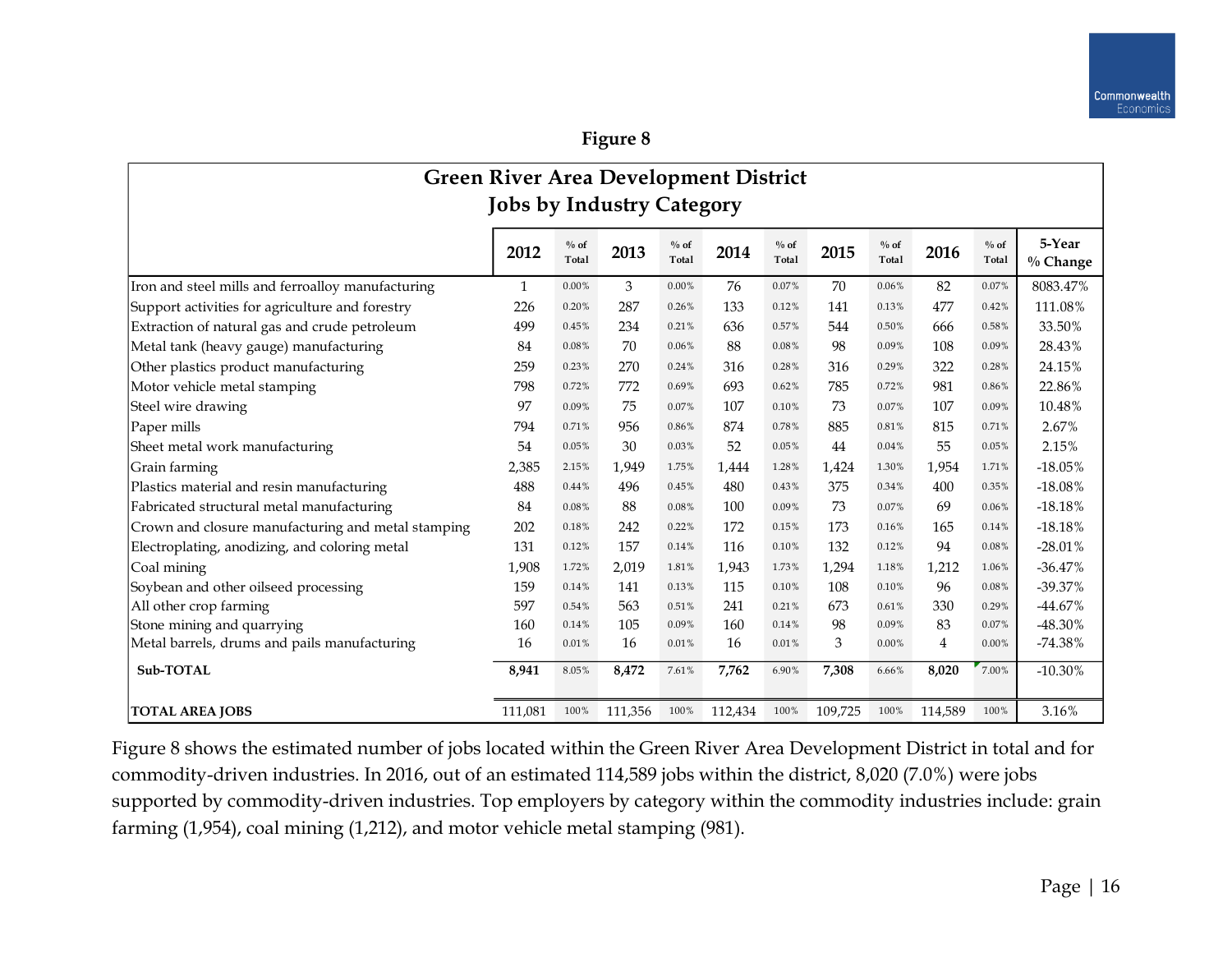| <b>Daviess County</b><br>Labor Income by Industry Category |                 |                  |                 |                  |                 |                 |                 |                  |                 |                  |                       |
|------------------------------------------------------------|-----------------|------------------|-----------------|------------------|-----------------|-----------------|-----------------|------------------|-----------------|------------------|-----------------------|
|                                                            | 2012            | $\%$ of<br>Total | 2013            | $\%$ of<br>Total | 2014            | $%$ of<br>Total | 2015            | $\%$ of<br>Total | 2016            | $\%$ of<br>Total | 5-Year<br>$\%$ Change |
| Iron and steel mills and ferroalloy manufacturing          | \$56,230        | 0.00%            | \$217,396       | 0.01%            | \$1,510,152     | 0.06%           | \$1,718,357     | 0.06%            | \$2,420,396     | 0.09%            | 4204.45%              |
| Extraction of natural gas and crude petroleum              | \$2,173,446     | 0.09%            | \$2,781,948     | 0.11%            | \$3,393,794     | 0.14%           | \$5,054,104     | 0.19%            | \$4,763,393     | 0.18%            | 119.16%               |
| Other plastics product manufacturing                       | \$7,007,504     | 0.29%            | \$8,800,182     | 0.36%            | \$8,266,123     | 0.33%           | \$12,489,551    | 0.47%            | \$12,555,416    | 0.48%            | 79.17%                |
| Sheet metal work manufacturing                             | \$789,269       | 0.03%            | \$1,204,537     | 0.05%            | \$922,401       | 0.04%           | \$758,176       | 0.03%            | \$1,377,958     | 0.05%            | 74.59%                |
| Motor vehicle metal stamping                               | \$25,467,045    | 1.06%            | \$26,594,721    | 1.10%            | \$20,725,739    | 0.83%           | \$31,141,186    | 1.18%            | \$40,360,524    | 1.54%            | 58.48%                |
| Paper mills                                                | \$26,294,508    | 1.09%            | \$38,528,581    | 1.59%            | \$27,604,120    | 1.11%           | \$31,348,324    | 1.18%            | \$31,987,417    | 1.22%            | 21.65%                |
| Metal tank (heavy gauge) manufacturing                     | \$5,019,160     | 0.21%            | \$3,577,343     | 0.15%            | \$4,899,748     | 0.20%           | \$5,520,876     | 0.21%            | \$5,415,288     | 0.21%            | 7.89%                 |
| Grain farming                                              | \$6,213,151     | 0.26%            | \$2,902,959     | 0.12%            | \$5,885,222     | 0.24%           | \$7,512,729     | 0.28%            | \$5,454,623     | 0.21%            | $-12.21%$             |
| Electroplating, anodizing, and coloring metal              | \$5,737,004     | 0.24%            | \$7,929,203     | 0.33%            | \$5,634,065     | 0.23%           | \$6,514,330     | 0.25%            | \$4,661,543     | 0.18%            | $-18.75%$             |
| Fabricated structural metal manufacturing                  | \$2,681,724     | 0.11%            | \$2,578,429     | 0.11%            | \$3,026,442     | 0.12%           | \$2,333,232     | 0.09%            | \$2,039,426     | 0.08%            | $-23.95%$             |
| Soybean and other oilseed processing                       | \$12,704,271    | 0.53%            | \$16,168,190    | 0.67%            | \$12,014,152    | 0.48%           | \$11,325,980    | 0.43%            | \$9,137,840     | 0.35%            | $-28.07%$             |
| Plastics material and resin manufacturing                  | \$28,699,645    | 1.19%            | \$27,209,737    | 1.12%            | \$27,293,498    | 1.09%           | \$19,567,137    | 0.74%            | \$20,171,797    | 0.77%            | $-29.71%$             |
| Crown and closure manufacturing and metal stamping         | \$11,224,592    | 0.47%            | \$14,192,222    | 0.59%            | \$8,649,680     | 0.35%           | \$8,490,247     | 0.32%            | \$7,880,283     | 0.30%            | $-29.79%$             |
| Support activities for agriculture and forestry            | \$2,968,875     | 0.12%            | \$2,689,246     | 0.11%            | \$2,541,839     | 0.10%           | \$2,802,493     | 0.11%            | \$2,032,395     | 0.08%            | $-31.54%$             |
| Steel wire drawing                                         | \$2,731,227     | 0.11%            | \$1,709,135     | 0.07%            | \$2,579,502     | 0.10%           | \$1,835,704     | 0.07%            | \$1,659,934     | 0.06%            | $-39.22%$             |
| All other crop farming                                     | \$2,558,356     | 0.11%            | \$1,720,001     | 0.07%            | \$1,059,170     | 0.04%           | \$4,584,406     | 0.17%            | \$1,225,364     | 0.05%            | $-52.10%$             |
| Coal mining                                                | \$3,827,877     | 0.16%            | \$3,748,409     | 0.15%            | \$2,985,901     | 0.12%           | \$4,382,807     | 0.17%            | \$1,183,442     | 0.05%            | $-69.08%$             |
| Metal barrels, drums and pails manufacturing               | \$757,490       | 0.03%            | \$600,639       | 0.02%            | \$909,059       | 0.04%           | \$175,898       | 0.01%            | \$211,640       | 0.01%            | $-72.06%$             |
| Stone mining and quarrying                                 | \$7,532,669     | 0.31%            | \$5,688,287     | 0.23%            | \$6,642,208     | 0.27%           | \$2,154,637     | 0.08%            | \$740,857       | 0.03%            | $-90.16%$             |
| Sub-TOTAL                                                  | \$154,444,043   | 6.43%            | \$168,841,164   | 6.96%            | \$146,542,812   | 5.87%           | \$159,710,173   | 6.03%            | \$155,279,534   | 5.92%            | 0.54%                 |
| <b>TOTAL AREA LABOR INCOME</b>                             | \$2,402,409,533 | 100%             | \$2,425,360,113 | 100%             | \$2,497,273,058 | 100%            | \$2,648,564,058 | 100%             | \$2,620,906,196 | 100%             | 9.09%                 |

Along with employment, Figure 9 shows the estimated amount of labor income generated within Daviess County in total and for commodity-driven industries. In 2016, out of an estimated \$2.6 billion in labor income within the County, \$155.3 million (5.9%) was income supported by commodity-driven industries. Top payrolls by category within the commodity industries include: motor vehicle metal stamping (\$40.4 million), paper mills (\$32.0 million), and plastics material and resin manufacturing (\$20.2 million).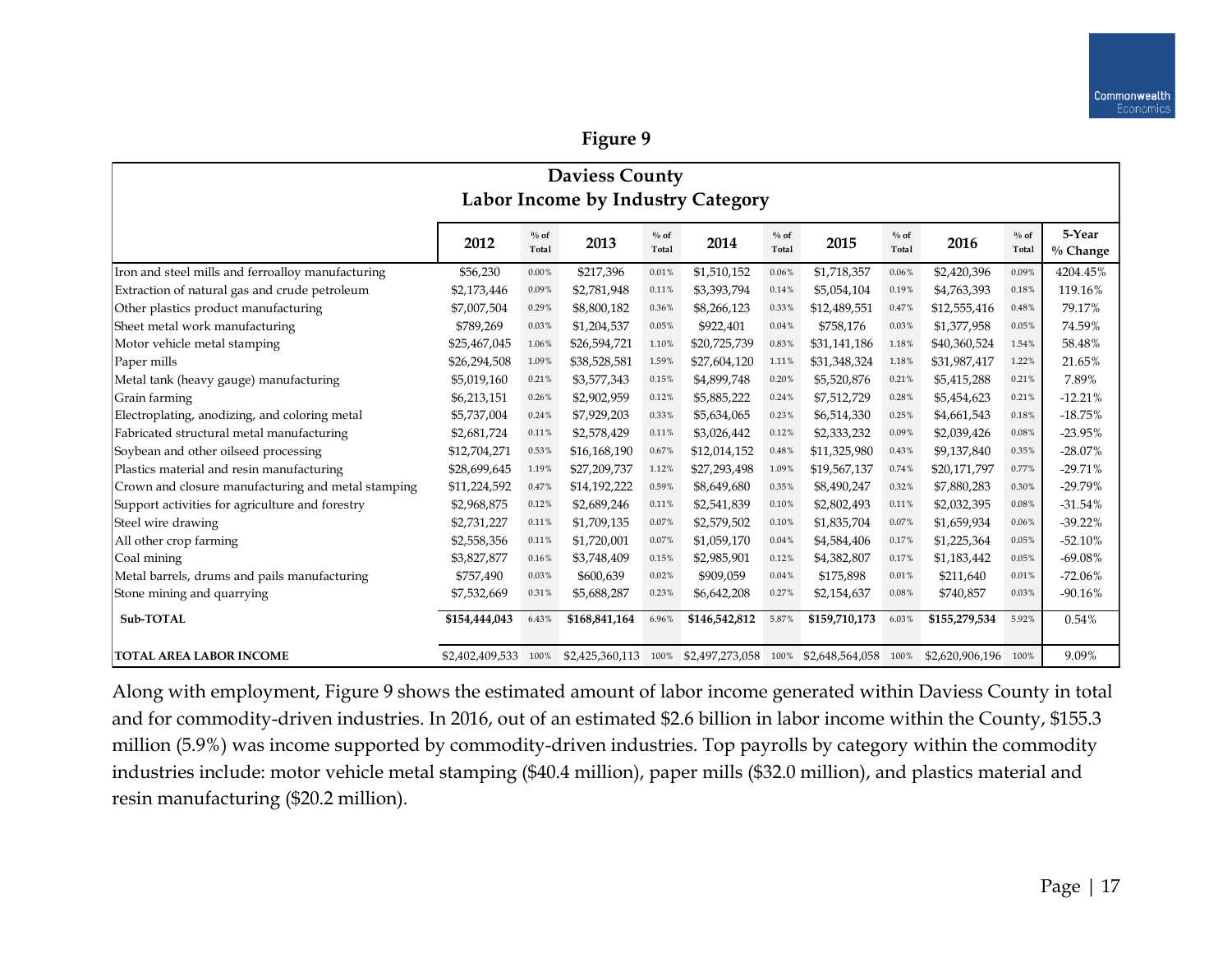| <b>Green River Area Development District</b>       |                 |                 |                                   |                 |                 |                 |                 |                 |                 |                 |                      |
|----------------------------------------------------|-----------------|-----------------|-----------------------------------|-----------------|-----------------|-----------------|-----------------|-----------------|-----------------|-----------------|----------------------|
|                                                    |                 |                 | Labor Income by Industry Category |                 |                 |                 |                 |                 |                 |                 |                      |
|                                                    | 2012            | $%$ of<br>Total | 2013                              | $%$ of<br>Total | 2014            | $%$ of<br>Total | 2015            | $%$ of<br>Total | 2016            | $%$ of<br>Total | 5-Year<br>$%$ Change |
| Iron and steel mills and ferroalloy manufacturing  | \$56,230        | 0.00%           | \$217,396                         | $0.00\%$        | \$4,680,660     | 0.09%           | \$4,246,696     | 0.08%           | \$5,966,656     | 0.11%           | 10511.14%            |
| Extraction of natural gas and crude petroleum      | \$8,905,165     | 0.18%           | \$10,364,703                      | 0.21%           | \$12,707,704    | 0.24%           | \$18,642,559    | 0.35%           | \$28,597,136    | 0.54%           | 221.13%              |
| Other plastics product manufacturing               | \$10,460,957    | 0.21%           | \$12,084,084                      | 0.25%           | \$12,750,833    | 0.24%           | \$14,621,904    | 0.27%           | \$17,585,718    | 0.33%           | 68.11%               |
| Metal tank (heavy gauge) manufacturing             | \$5,019,160     | 0.10%           | \$3,577,343                       | 0.07%           | \$4,899,748     | 0.09%           | \$5,520,876     | 0.10%           | \$6,838,777     | 0.13%           | 36.25%               |
| Fabricated structural metal manufacturing          | \$4,397,130     | 0.09%           | \$4,490,944                       | 0.09%           | \$5,464,704     | 0.10%           | \$3,887,592     | $0.07\%$        | \$5,869,034     | 0.11%           | 33.47%               |
| Motor vehicle metal stamping                       | \$43,822,360    | 0.89%           | \$40,366,707                      | 0.82%           | \$37,108,966    | 0.71%           | \$50,111,494    | 0.94%           | \$58,061,032    | 1.10%           | 32.49%               |
| Sheet metal work manufacturing                     | \$2,704,571     | 0.05%           | \$1,726,527                       | 0.04%           | \$2,940,929     | 0.06%           | \$2,649,983     | 0.05%           | \$3,243,562     | 0.06%           | 19.93%               |
| Steel wire drawing                                 | \$5,379,311     | 0.11%           | \$3,425,077                       | 0.07%           | \$5,136,755     | 0.10%           | \$3,406,763     | 0.06%           | \$5,916,256     | 0.11%           | 9.98%                |
| Support activities for agriculture and forestry    | \$5,373,401     | 0.11%           | \$6,352,200                       | 0.13%           | \$3,093,252     | 0.06%           | \$3,406,168     | 0.06%           | \$5,672,851     | 0.11%           | 5.57%                |
| Paper mills                                        | \$82,765,672    | 1.68%           | \$87,202,476                      | 1.77%           | \$85,266,792    | 1.64%           | \$87,791,782    | 1.64%           | \$79,193,655    | 1.50%           | $-4.32%$             |
| Electroplating, anodizing, and coloring metal      | \$6,966,688     | 0.14%           | \$9,666,370                       | 0.20%           | \$6,700,887     | 0.13%           | \$7,927,405     | 0.15%           | \$5,877,922     | 0.11%           | $-15.63%$            |
| Plastics material and resin manufacturing          | \$37,980,258    | 0.77%           | \$40,905,188                      | 0.83%           | \$38,787,450    | 0.75%           | \$30,112,489    | 0.56%           | \$31,066,409    | 0.59%           | $-18.20%$            |
| Crown and closure manufacturing and metal stamping | \$11,556,578    | 0.23%           | \$14,423,771                      | 0.29%           | \$9,053,735     | 0.17%           | \$9,077,432     | 0.17%           | \$8,350,694     | 0.16%           | $-27.74%$            |
| Soybean and other oilseed processing               | \$12,704,271    | 0.26%           | \$16,168,190                      | 0.33%           | \$12,014,152    | 0.23%           | \$11,325,980    | 0.21%           | \$9,137,840     | 0.17%           | $-28.07%$            |
| Grain farming                                      | \$35,641,482    | 0.72%           | \$11,860,366                      | 0.24%           | \$25,240,204    | 0.48%           | \$26,272,686    | 0.49%           | \$19,840,827    | 0.38%           | $-44.33%$            |
| Coal mining                                        | \$175,169,137   | 3.55%           | \$182,382,696                     | 3.71%           | \$164,945,354   | 3.17%           | \$127,851,047   | 2.39%           | \$89,357,018    | 1.69%           | -48.99%              |
| All other crop farming                             | \$12,003,912    | 0.24%           | \$6,490,233                       | 0.13%           | \$4,392,890     | 0.08%           | \$16,834,698    | 0.31%           | \$4,504,589     | 0.09%           | $-62.47%$            |
| Metal barrels, drums and pails manufacturing       | \$757,490       | 0.02%           | \$600,639                         | 0.01%           | \$909,059       | 0.02%           | \$175,898       | $0.00\%$        | \$211,640       | 0.00%           | $-72.06%$            |
| Stone mining and quarrying                         | \$8,984,583     | 0.18%           | \$6,364,215                       | 0.13%           | \$9,417,885     | 0.18%           | \$5,152,022     | 0.10%           | \$400,621       | 0.01%           | $-95.54%$            |
| Sub-TOTAL                                          | \$470,648,356   | 9.54%           | \$458,669,126                     | 9.33%           | \$445,511,957   | 8.56%           | \$429,015,475   | 8.03%           | \$385,692,236   | 7.30%           | $-18.05%$            |
| <b>TOTAL AREA LABOR INCOME</b>                     | \$4,932,594,490 | 100%            | \$4,917,034,379                   | 100%            | \$5,205,682,108 | 100%            | \$5,345,443,961 | 100%            | \$5,284,218,902 | 100%            | 7.13%                |

Figure 10 shows the estimated amount of labor income generated within the Green River Area Development District in total and for commodity-driven industries. In 2016, out of an estimated \$5.3 billion in labor income within the district, \$385.7 million (7.3%) was income supported by commodity-driven industries. Top payrolls by category within the commodity industries include: coal mining (\$89.4 million), paper mills (\$79.2 million), and motor vehicle metal stamping (\$58.1 million).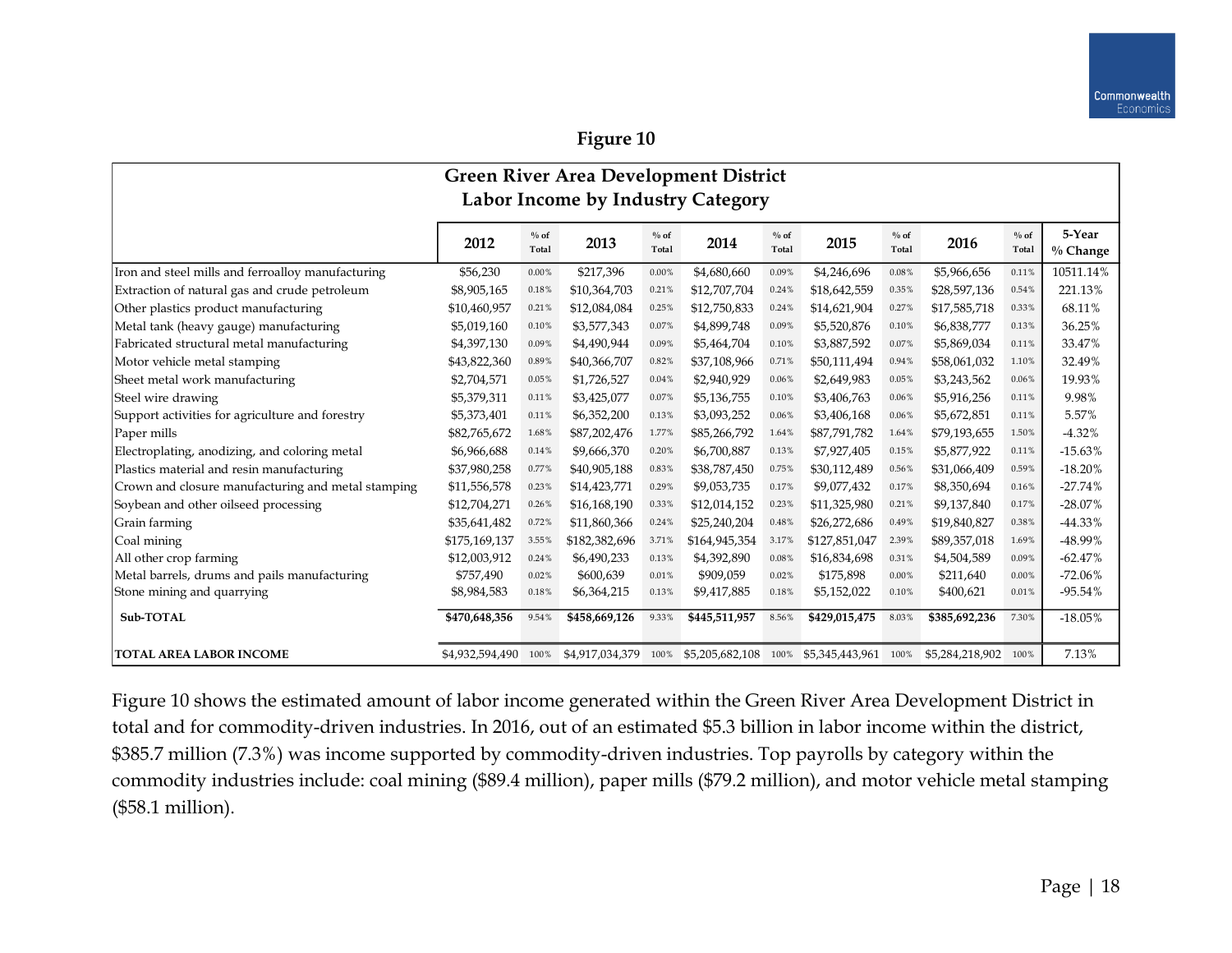### **Industry Support**

In order to understand the impact that the Owensboro Riverport might have on these industries, it is helpful to examine the annual commodity flow through the riverport. Fortunately, the Authority tracks this data in terms product tonnage and the method of transportation utilized by businesses in the area to transport certain commodities and products into and out of the region.

## *Riverport Product Transportation*

The Owensboro Riverport is a major handler of various metals, grains, chemicals, paper products, and various other commodities. The manner in which these products enter and exit the Owensboro economy allows us to better understand the role that the Riverport plays in the local and regional economy.

For example, as shown in the following charts, the import of aluminum is vital to the Owensboro regional economy. The Riverport provides large scale aluminum storage and transportation, utilizing the riverport's barge loading and unloading terminal facilities, its indoor and outdoor warehouses, and its central location to key users of aluminum. A large stock pile of aluminum bars made in the US, Russia, Canada, Brazil, and/or South Africa are stored at the riverport and traded as a commodity, with the ultimate buyers representing auto manufacturing and construction companies, many of which are located within the region.

Additionally, the Owensboro Riverport's grain and chemical management facilities oversee the provision of necessary inputs to the farming industry, such as fertilizer, while also providing an efficient market for the outbound finished grain products.

Figure 11, on the following page, show the Riverport's annual historical flow of inbound and outbound product tonnage, by method of transportation, between Fiscal Year-End ("FYE") 2013 and FYE 2018. Import/export data contained in the following figure was provided by the Owensboro Riverport Authority.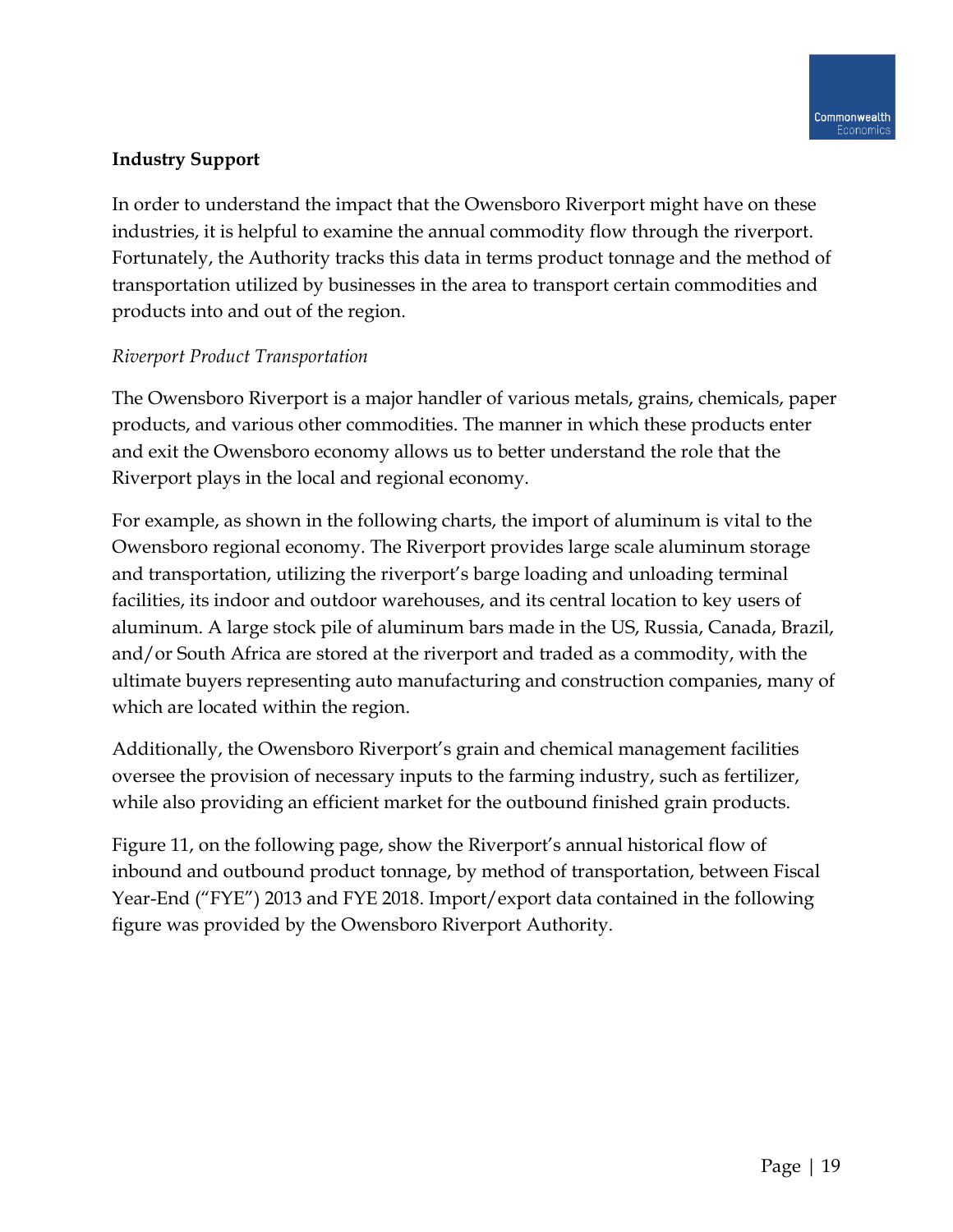| <b>Owensboro Riverport</b>                      |              |              |              |              |                                 |              |              |              |              |              |                |              |                |              |
|-------------------------------------------------|--------------|--------------|--------------|--------------|---------------------------------|--------------|--------------|--------------|--------------|--------------|----------------|--------------|----------------|--------------|
| Total Product Tonnage by Mode of Transportation |              |              |              |              |                                 |              |              |              |              |              |                |              |                |              |
|                                                 |              |              |              |              |                                 |              |              |              |              |              |                |              |                |              |
|                                                 |              |              |              |              | June 30 Fiscal Year-End ("FYE") |              |              |              |              |              |                |              |                |              |
|                                                 | <b>FYE</b>   | $%$ of       | <b>FYE</b>   | $%$ of       | <b>FYE</b>                      | $%$ of       | <b>FYE</b>   | % of         | <b>FYE</b>   | % of         | <b>FYE</b>     | % of         | 6-Year         | % of         |
|                                                 | 2013         | <b>Total</b> | 2014         | <b>Total</b> | 2015                            | <b>Total</b> | 2016         | <b>Total</b> | 2017         | <b>Total</b> | 2018           | <b>Total</b> | <b>TOTAL</b>   | <b>Total</b> |
| Truck                                           |              |              |              |              |                                 |              |              |              |              |              |                |              |                |              |
| Agribusiness Products*                          | 115,918      | 15.27%       | 264,015      | 31.18%       | 235,794                         | 23.37%       | 221.166      | 21.14%       | 221,829      | 20.70%       | 235,324        | 20.33%       | 1,294,045      | 21.97%       |
| Paper**                                         | $\Omega$     | 0.00%        | 265          | 0.03%        | 2,122                           | 0.21%        | 66,544       | 6.36%        | 64,401       | 6.01%        | 54,387         | 4.70%        | 187,719        | 3.19%        |
| Aluminum                                        | 35,945       | 4.74%        | 30,423       | 3.59%        | 17,282                          | 1.71%        | 14,288       | 1.37%        | 35,122       | 3.28%        | 11,052         | 0.95%        | 144,112        | 2.45%        |
| Chemicals                                       | $\bf{0}$     | 0.00%        | $\bf{0}$     | 0.00%        | $\bf{0}$                        | 0.00%        | 429          | 0.35%        | 383          | 0.00%        | 2,530          | 0.59%        | 3,342          | 0.06%        |
| Misc. Breakbulk                                 | $\bf{0}$     | 0.00%        | $\bf{0}$     | 0.00%        | 1,445                           | 0.14%        | 3,657        | 0.35%        | 39           | 0.00%        | 6,814          | 0.59%        | 11,954         | 0.20%        |
| <b>Other Metals</b>                             | 4            | 0.00%        | $\bf{0}$     | 0.00%        | 7.181                           | 0.71%        | $\bf{0}$     | 0.00%        | $\bf{0}$     | 0.00%        | 2,399          | 0.21%        | 9,583          | 0.16%        |
| Breakbulk                                       | $\mathbf{0}$ | 0.00%        | $\mathbf{0}$ | 0.00%        | 435                             | 0.04%        | 557          | 0.05%        | 570          | 0.05%        | 766            | 0.07%        | 2,328          | 0.04%        |
| <b>Steel</b>                                    | $\mathbf{0}$ | 0.00%        | 24           | 0.00%        | $\mathbf{0}$                    | 0.00%        | $\mathbf{0}$ | 0.00%        | $\mathbf{0}$ | 0.00%        | $\mathbf{0}$   | 0.00%        | 24             | 0.00%        |
| Sub-Total                                       | 151,866      | 20.01%       | 294,728      | 34.81%       | 264,259                         | 26.19%       | 306,641      | 29.30%       | 322,343      | 30.08%       | 313,272        | 27.07%       | 1,653,108      | 28.07%       |
| Barge                                           |              |              |              |              |                                 |              |              |              |              |              |                |              |                |              |
| <b>Agribusiness Products</b>                    | 115,212      | 15.18%       | 83,002       | 9.80%        | 242,493                         | 24.03%       | 213,200      | 20.37%       | 239,036      | 22.31%       | 308,800        | 26.68%       | 1,201,743      | 20.40%       |
| Chemicals                                       | 159,886      | 21.07%       | 159,706      | 18.86%       | 158,788                         | 15.74%       | 156,215      | 14.93%       | 173,513      | 16.19%       | 156.283        | 13.50%       | 964,390        | 16.37%       |
| Aluminum                                        | 52,551       | 6.92%        | 19,235       | 2.27%        | 34,973                          | 3.47%        | 89,470       | 8.55%        | 234,092      | 21.85%       | 248,267        | 21.45%       | 678,588        | 11.52%       |
| Steel***                                        | 12,547       | 1.65%        | 18,948       | 2.24%        | 14,154                          | 1.40%        | 10,942       | 1.05%        | 16,898       | 1.58%        | 30,870         | 2.67%        | 104,359        | 1.77%        |
| Misc. Breakbulk                                 | $\bf{0}$     | 0.00%        | $\bf{0}$     | 0.00%        | 31,038                          | 3.08%        | 17,738       | 1.70%        | 10,944       | 1.02%        | 13,536         | 1.17%        | 73,255         | 1.24%        |
| <b>Other Metals</b>                             | 9,007        | 1.19%        | $\bf{0}$     | 0.00%        | 4,741                           | 0.47%        | 8,071        | 0.77%        | $\bf{0}$     | 0.00%        | 2,817          | 0.24%        | 24,637         | 0.42%        |
| Breakbulk                                       | $\bf{0}$     | 0.00%        | 220          | 0.03%        | $\bf{0}$                        | 0.00%        | $\bf{0}$     | 0.00%        | $\bf{0}$     | 0.00%        | $\bf{0}$       | 0.00%        | 220            | 0.00%        |
| Sub-Total                                       | 349,203      | 46.01%       | 281,111      | 33.20%       | 486,186                         | 48.18%       | 495,635      | 47.37%       | 674,483      | 62.95%       | 760,573        | 65.71%       | 3,047,192      | 51.73%       |
| Rail                                            |              |              |              |              |                                 |              |              |              |              |              |                |              |                |              |
| <b>Agribusiness Products</b>                    | 189,454      | 24.96%       | 196.690      | 23.23%       | 48,706                          | 4.83%        | 20.667       | 1.98%        | 603          | 0.06%        | 11,220         | 0.97%        | 467.339        | 7.93%        |
| Aluminum                                        | 66,147       | 8.72%        | 69,846       | 8.25%        | 204,002                         | 20.22%       | 171,546      | 16.39%       | 18,449       | 1.72%        | 14,952         | 1.29%        | 544,942        | 9.25%        |
| Paper****                                       | $\bf{0}$     | 0.00%        | $\bf{0}$     | 0.00%        | $\bf{0}$                        | 0.00%        | 8,455        | 0.81%        | 4,717        | 0.44%        | 3,560          | 0.31%        | 16,732         | 0.28%        |
| Chemicals                                       | $\Omega$     | 0.00%        | $\bf{0}$     | 0.00%        | $\bf{0}$                        | 0.00%        | 37,888       | 3.62%        | 48,634       | 4.54%        | 50,881         | 4.40%        | 137,402        | 2.33%        |
| Fuel                                            | 1,375        | 0.18%        | 2,778        | 0.33%        | 3,360                           | 0.33%        | 3,744        | 0.36%        | 2,134        | 0.20%        | 2,861          | 0.25%        | 16,253         | 0.28%        |
| <b>Breakbulk</b>                                | 876          | 0.12%        | 1.141        | 0.13%        | 2.092                           | 0.21%        | 1.812        | 0.17%        | $\bf{0}$     | 0.00%        | 88             | 0.01%        | 6,008          | 0.10%        |
| <b>Steel</b>                                    | $\bf{0}$     | 0.00%        | 489          | 0.06%        | 464                             | 0.05%        | $\bf{0}$     | 0.00%        | $\bf{0}$     | 0.00%        | $\bf{0}$       | 0.00%        | 953            | 0.02%        |
| Misc. Breakbulk                                 | $\mathbf{0}$ | 0.00%        | $\bf{0}$     | 0.00%        | $\Omega$                        | 0.00%        | $\mathbf{0}$ | 0.00%        | 99           | 0.01%        | $\mathbf{0}$   | 0.00%        | 99             | 0.00%        |
| Sub-Total                                       | 257,853      | 33.98%       | 270,943      | 32.00%       | 258,624                         | 25.63%       | 244,110      | 23.33%       | 74,637       | 6.97%        | 83,562         | 7.22%        | 1,189,728      | 20.20%       |
| TOTAL*****                                      | 758,922      | 100%         | 846,782      | 100%         | 1,009,069 100%                  |              | 1,046,387    | 100%         | 1,071,463    | 100%         | 1,157,407 100% |              | 5,890,029 100% |              |

\*Agribusiness Products Outbound Tonnage By Truck (2013 = 115,891, 2014 = 252,505, 2015 = 235,368, 2016 = 221,166, 2017 = 221,829, 2018 = 235,324)

\*\*Paper Outbound Tonnage By Truck (2013 = 0, 2014 = 0, 2015 = 0, 2016 = 66,544, 2017 = 64,401, 2018 = 54,387)

\*\*\*Steel Outbound Tonnage By Barge (2013 = 8,107, 2014 = 12,822, 2015 = 9,489, 2016 = 4,817, 2017 = 8,094, 2018 = 21,608)

\*\*\*\*Paper Outbound Tonnage By Rail (2013 = 0, 2014 = 0, 2015 = 0, 2016 = 8,455, 2017 = 4,717, 2018 = 3,560)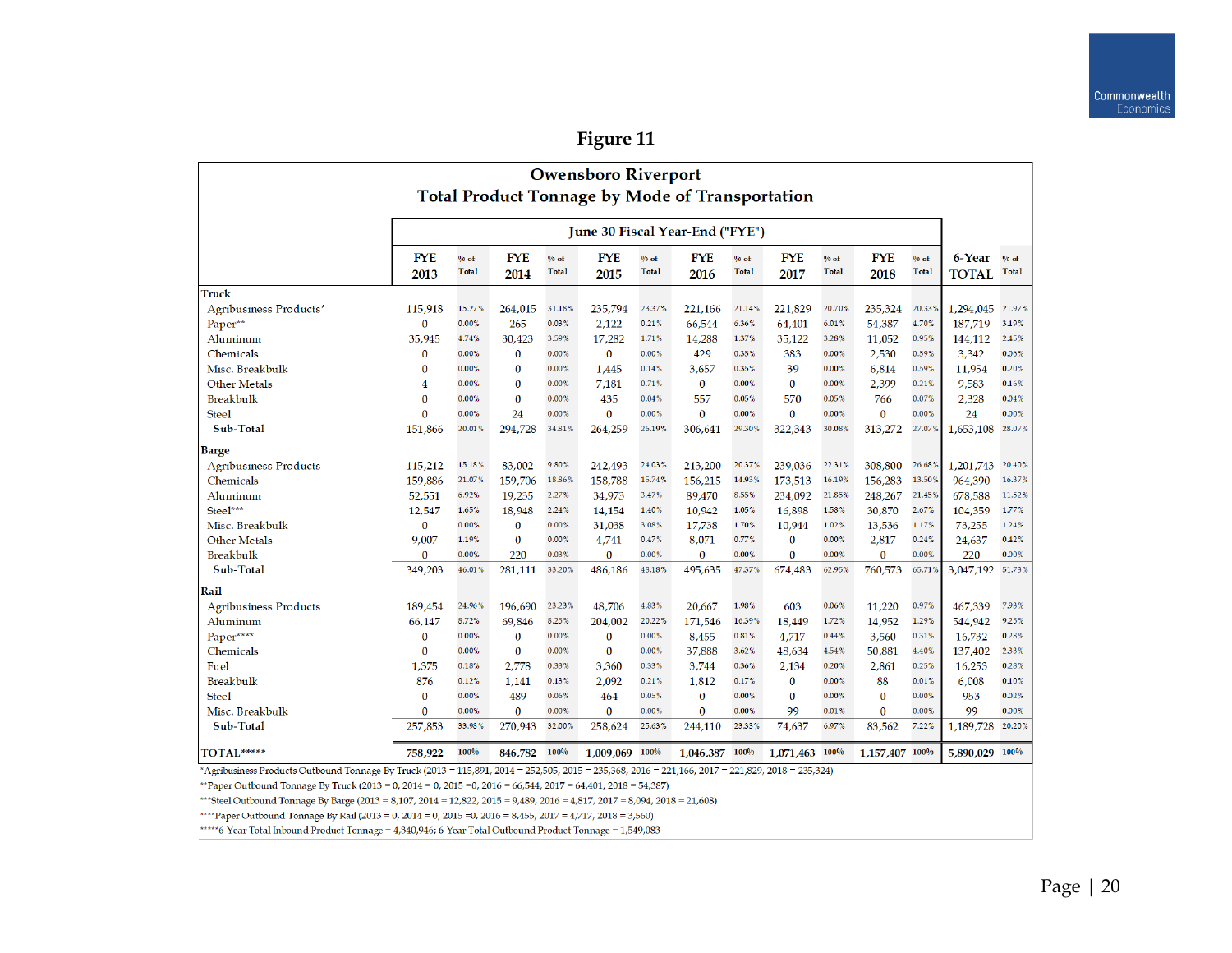Figure 11 estimates that the riverport has imported over 4.3 million tons of various cargo between FYE 2013 and FYE 2018 utilizing multiple modes of transportation. Over the six-year period, 68.70% of all inbound product tonnage were imported by barge, 27.02% were imported by rail, and 4.28% were imported by truck. Riverport products imported by barge with the highest amount of tonnage in FYE 2018 include: agribusiness products (308,800 tons), aluminum (248,267 tons), and chemicals (156,283 tons). Riverport products imported by rail with the highest amount of tonnage in FYE 2018 include: chemicals (50,881 tons), aluminum (14,952 tons), and agribusiness products (11,220 tons). Riverport products imported by truck with the highest amount of tonnage in FYE 2018 include: aluminum (11,052 tons), misc. breakbulk (6,814 tons), and chemicals (2,530 tons).

Figure 11 also estimates that the riverport has exported over 1.5 million tons of cargo between FYE 2013 and FYE 2018. Over the six-year period, 94.73% of all outbound product tonnage were exported by truck, 4.19% were exported by barge, and 1.08% were exported by rail. In FYE 2018, 235,324 tons of agribusiness products and 54,387 tons of paper were exported by truck, while 21,608 tons of steel were exported by barge and 3,560 tons of paper were exported by rail.

Overall, since FYE 2013, the riverport has seen a 52.51% increase in product tonnage. Figure 11 shows that a total of 1.2 million tons of cargo moved over the Authority's riverport facilities in FYE 2018. Products which accounted for the highest amount of tonnage include: agribusiness products (555,343 tons), aluminum (274,271 tons), and chemical products (209,694 tons). Break bulk and misc. bulk items, as well as other fuel, metal, and paper cargo accounted for another 118,099 tons.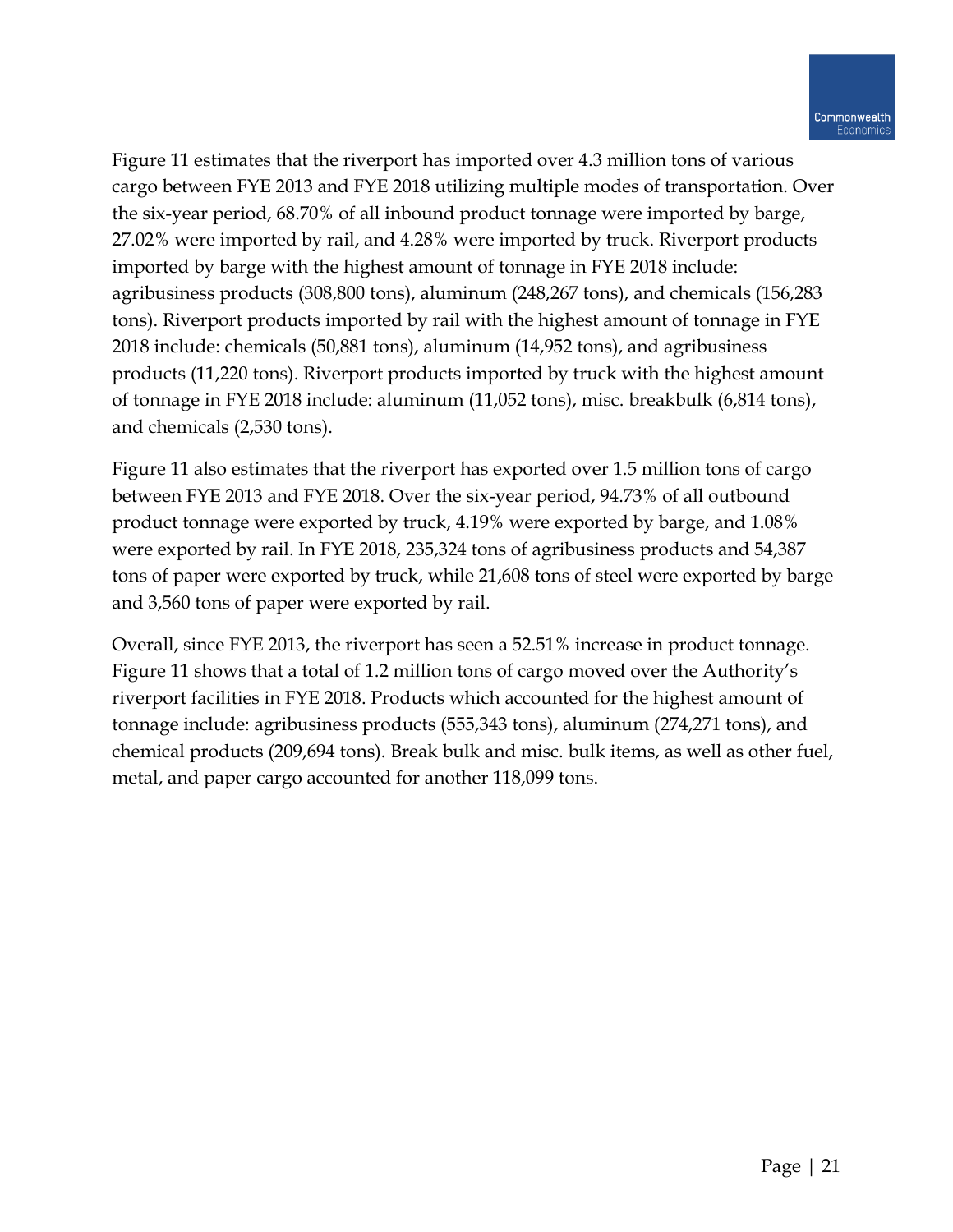# **V. ECONOMIC IMPACT**

An input-output model was used to analyze the commodities and income that normally flow through the various sectors of the economy at the riverport, as well as Owensboro Riverport Authority operations, past construction projects, and employment impact of companies and facilities located at the riverport. Economy-wide impacts can be found by following inter-industry spending from purchaser to producer.

## **Methodology**

Economic impact reflects the "ripple effect" or "multiplying effect" from initial transaction, or "direct spending," that occurs as a direct result of an event or project being completed. In the case of the riverport, one example of an initial transaction is business expenditures. The "ripples" from these initial transactions include the following:

- **Indirect Impact** consists of spending that occurs, typically by a business, to generate the initial or direct output. For example, a direct expenditure at the riverport requires the business to purchase goods, services, and other items from suppliers and/or the Authority (product material, storage, handling, etc). The portion of these purchases that are within the County economy is counted as an indirect economic impact.
- **Induced Impact** represents changes to in-state consumption due to the personal spending by employees whose incomes are affected by the event. For example, a newly-employed warehouse worker at the Authority's warehousing facility will spend money on clothes, food, gas, etc. The amount of the increased income the warehouse worker spends in the County economy is considered an induced impact.
- **Labor Income** measures the change in total personal income, county-wide, that results from the initial spending activities occurring within the area.
- **Total Employment** measures the change in number of jobs, county-wide, that result from the initial spending activities that occur within the area.

Indirect impact, induced impact, labor income, and total employment impacts are estimated using multiplier factors. IMPLAN is a nationally recognized model commonly used to estimate economic impact. CE used Owensboro area IMPLAN data in order to estimate the local economic impact of the Authority.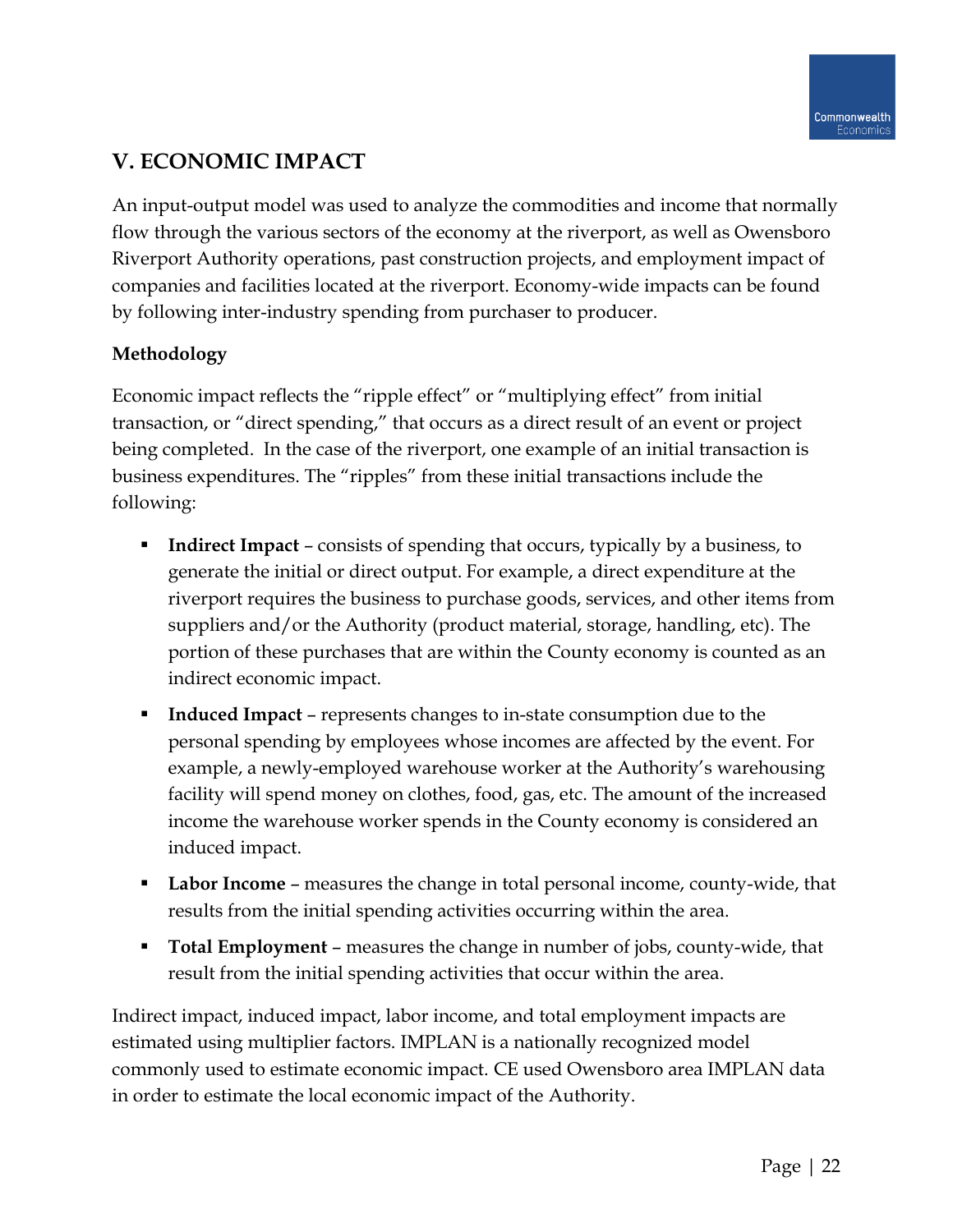### **One-Time Construction Impact**

In addition to the operational aspects of the Authority, initial construction project spending can generate a one-time impact to the local community and State. Using capital investment data from 2013 to 2018, the economic impact of the Authority's construction projects at the riverport was modeled. Figure 12, below, shows the estimated economic impacts created solely from these construction investments and their ripple effects throughout the economy.

| <b>Owensboro Riverport Authority Capital Investment (2013-2018)</b><br><b>Estimated Construction Impact Summary</b> |            |                     |              |              |  |  |  |  |  |  |  |  |
|---------------------------------------------------------------------------------------------------------------------|------------|---------------------|--------------|--------------|--|--|--|--|--|--|--|--|
| <b>Impact Type</b>                                                                                                  | Employment | <b>Labor Income</b> | Value Added  | Output       |  |  |  |  |  |  |  |  |
| <b>Direct Effect</b>                                                                                                | 424        | \$13,536,566        | \$23,408,265 | \$46,098,454 |  |  |  |  |  |  |  |  |
| <b>Indirect Effect</b>                                                                                              | 65         | \$2,922,662         | \$5,063,081  | \$9,356,086  |  |  |  |  |  |  |  |  |
| <b>Induced Effect</b>                                                                                               | 101        | \$3,830,990         | \$6,852,885  | \$12,279,287 |  |  |  |  |  |  |  |  |
| <b>Total Effect</b>                                                                                                 | 590        | \$20,290,219        | \$35,324,231 | \$67,733,826 |  |  |  |  |  |  |  |  |

| <b>Figure <math>12</math></b> |  |
|-------------------------------|--|
|-------------------------------|--|

During this period, more than \$46.1 million was invested in construction projects at the riverport. The impacts associated with these initial injections into the local economy are estimated to have contributed \$67.7 million in total economic impact, including total employment for 590 people and \$20.3 million in total wages during construction.

### **Annual Impact from Operations**

It is useful to first understand the historical breakdown of annual Authority revenue from handling and storage services which support the flow of the discussed commodity's through the riverport. Figure 13 shows the Authority's historical revenue and wages generated by its terminal and warehousing facilities, as well as revenue gained from business lease payments, capital recovery, and tolling/tank farm operations, as provided by the Authority.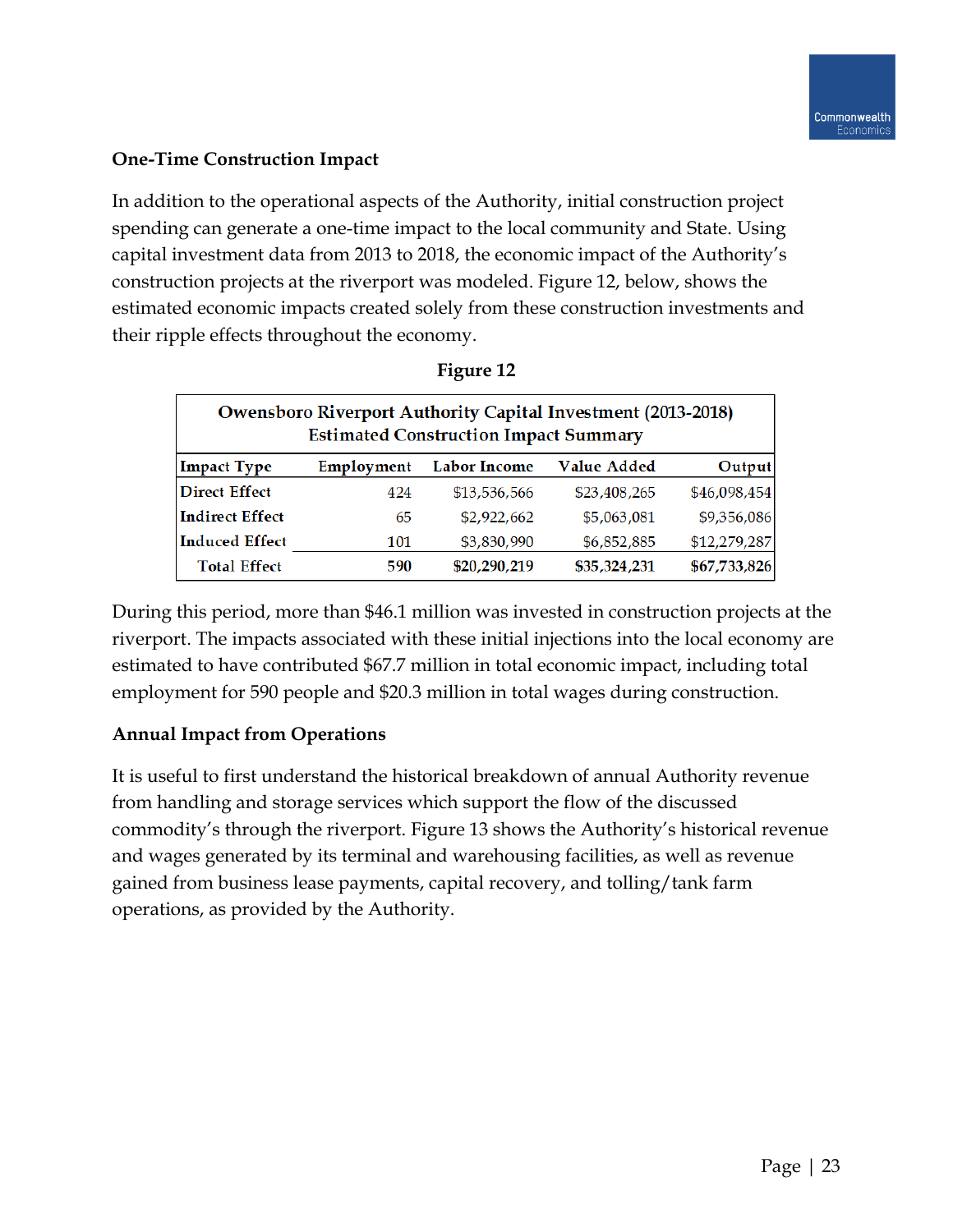| <b>Owensboro Riverport Authority</b>            |                                                                                                                     |             |             |              |              |              |             |  |  |  |
|-------------------------------------------------|---------------------------------------------------------------------------------------------------------------------|-------------|-------------|--------------|--------------|--------------|-------------|--|--|--|
| <b>Historical Support Service Revenue</b>       |                                                                                                                     |             |             |              |              |              |             |  |  |  |
|                                                 |                                                                                                                     |             |             |              |              |              |             |  |  |  |
|                                                 | June 30 Fiscal Year-End ("FYE")<br><b>FYE</b><br><b>FYE</b><br><b>FYE</b><br><b>FYE</b><br><b>FYE</b><br><b>FYE</b> |             |             |              |              |              | 6-Year      |  |  |  |
|                                                 | 2013                                                                                                                | 2014        | 2015        | 2016         | 2017         | 2018         | $\%$ Change |  |  |  |
| Warehouse                                       |                                                                                                                     |             |             |              |              |              |             |  |  |  |
| Handling                                        | \$1,212,348                                                                                                         | \$1,076,422 | \$1,176,818 | \$1,035,256  | \$903,916    | \$915,934    | $-24.45%$   |  |  |  |
| Storage                                         | \$1,231,993                                                                                                         | \$1,094,878 | \$1,434,654 | \$1,669,439  | \$1,385,116  | \$1,412,581  | 14.66%      |  |  |  |
| Sub-Total                                       | \$2,444,341                                                                                                         | \$2,171,300 | \$2,611,472 | \$2,704,695  | \$2,289,032  | \$2,328,515  | $-4.74%$    |  |  |  |
| <b>Terminal</b>                                 |                                                                                                                     |             |             |              |              |              |             |  |  |  |
| Handling                                        | \$2,773,229                                                                                                         | \$3,068,424 | \$3,688,077 | \$3,678,151  | \$3,256,094  | \$4,008,750  | 44.55%      |  |  |  |
| Storage                                         | \$746,761                                                                                                           | \$696,825   | \$1,117,378 | \$2,099,636  | \$1,277,116  | \$2,114,563  | 183.16%     |  |  |  |
| Sub-Total                                       | \$3,519,990                                                                                                         | \$3,765,249 | \$4,805,455 | \$5,777,787  | \$4,533,210  | \$6,123,313  | 73.96%      |  |  |  |
| Tolling/Tank Farm                               | \$0                                                                                                                 | \$0         | \$1,580,944 | \$3,249,818  | \$2,357,803  | \$2,694,421  | 2,694,421%  |  |  |  |
| <b>Capital Recovery</b>                         | \$0                                                                                                                 | \$0         | \$0         | \$1,635,090  | \$3,270,180  | \$3,270,180  | 3,270,180%  |  |  |  |
| Lease                                           | \$620,079                                                                                                           | \$632,701   | \$625,336   | \$655,562    | \$877,316    | \$460,368    | $-25.76%$   |  |  |  |
| <b>TOTAL</b>                                    | \$6,584,410                                                                                                         | \$6,569,250 | \$9,623,207 | \$14,022,952 | \$13,327,541 | \$14,876,797 | 125.94%     |  |  |  |
| <b>Total Authority</b><br><b>Wages/Benefits</b> | \$2,145,828                                                                                                         | \$2,212,153 | \$2,910,637 | \$3,450,676  | \$3,987,850  | \$5,049,804  | 135.33%     |  |  |  |

These revenues allow us to better gauge the more direct impacts that the operations of the Owensboro Riverport have to the regional economy. The revenues, aside from the Capital Recovery line item, are used as inputs to the model shown in the following table. The Capital Recovery line item is excluded because it is simply a financing passthrough and does not directly represent output/economic impact.

Figure 14, on the next page, estimates the total historical annual impact of the Authority from 2013 - 2018 with a 6-year annual average, using the IMPLAN software multipliers as the basis for several impact calculations. Historical revenue and wage estimates were provided by the Authority as discussed in previous sections.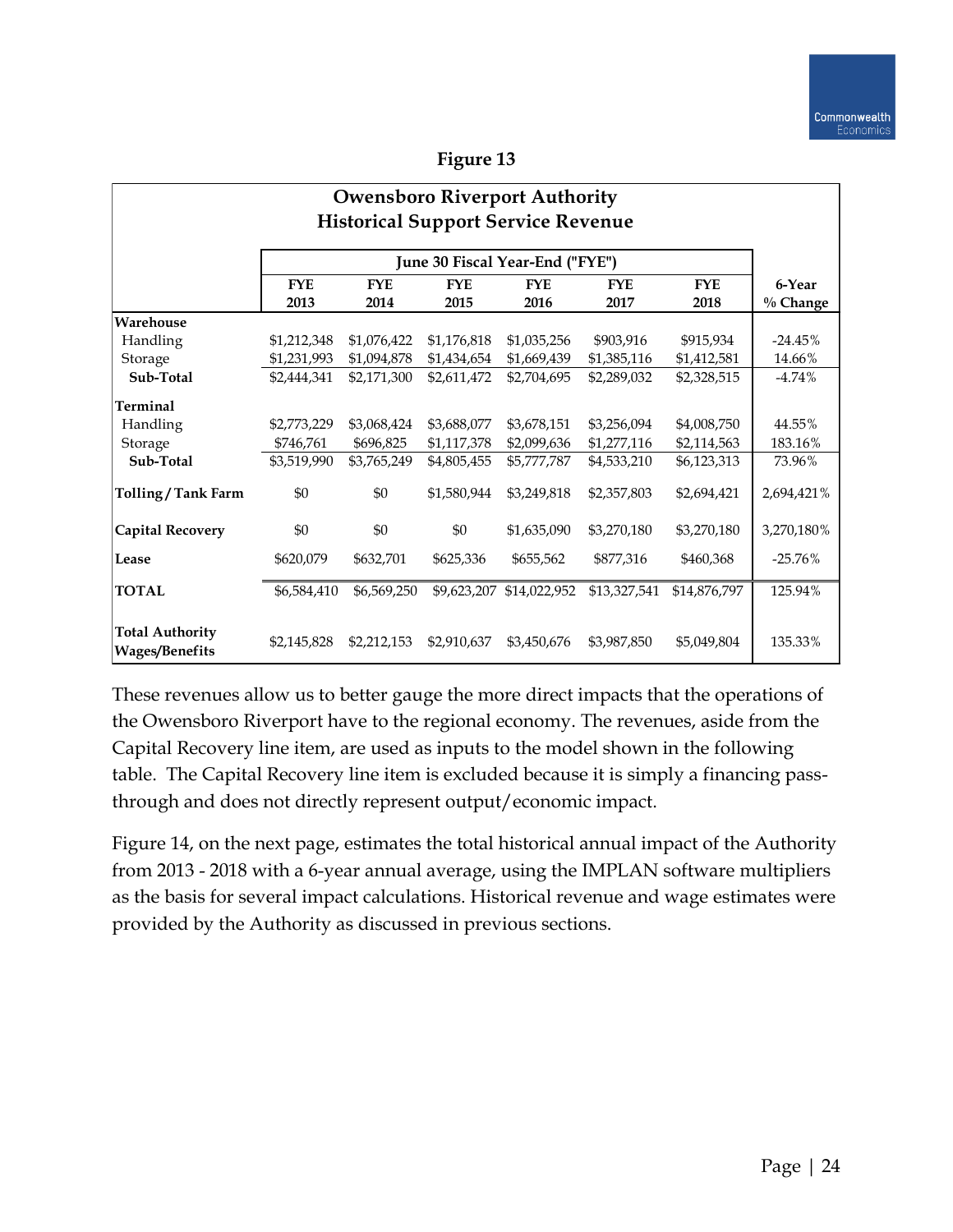| <b>Owensboro Riverport Authority</b><br><b>Operations</b> |                                 |                    |                    |                    |                                                   |                 |                     |                    |  |  |  |
|-----------------------------------------------------------|---------------------------------|--------------------|--------------------|--------------------|---------------------------------------------------|-----------------|---------------------|--------------------|--|--|--|
|                                                           |                                 |                    |                    |                    |                                                   |                 |                     |                    |  |  |  |
|                                                           | June 30 Fiscal Year-End ("FYE") |                    |                    |                    |                                                   |                 |                     | 6-Year Summary     |  |  |  |
| Rate/<br>Assumption                                       | <b>FYE</b><br>2013              | <b>FYE</b><br>2014 | <b>FYE</b><br>2015 | <b>FYE</b><br>2016 | <b>FYE</b><br>2017                                | $FYE^*$<br>2018 | Total               | Annual<br>Average  |  |  |  |
|                                                           |                                 |                    |                    |                    |                                                   |                 |                     |                    |  |  |  |
| Actuals                                                   | \$6,584,410                     | \$6,569,250        | \$9,623,207        | \$12,387,860       | \$10,057,359                                      | \$11,606,616    | \$56,828,702        | \$9,471,450        |  |  |  |
| 10.718                                                    | 71                              | 70                 | 103                | 133                | 108                                               | 124             | 609                 | 102                |  |  |  |
|                                                           | \$30,407                        | \$31,420           | \$28,221           | \$25,990           | \$36,996                                          | \$40,595        |                     |                    |  |  |  |
| Actuals                                                   | \$2,145,828                     | \$2,212,153        | \$2,910,637        | \$3,450,676        | \$3,987,850                                       | \$5,049,804     | \$19,756,948        | \$3,292,825        |  |  |  |
|                                                           |                                 |                    |                    |                    |                                                   |                 |                     |                    |  |  |  |
|                                                           | \$6,584,410                     | \$6,569,250        | \$9,623,207        | \$12,387,860       | \$10,057,359                                      | \$11,606,616    | \$56,828,702        | \$9,471,450        |  |  |  |
| 0.331                                                     | \$2,180,006                     | \$2,174,987        | \$3,186,109        | \$4,101,447        | \$3,329,851                                       | \$3,842,788     | \$18,815,188        | \$3,135,865        |  |  |  |
| 0.448                                                     | \$977,358                       | \$975,107          | \$1,428,422        | \$1,838,794        | \$1,492,865                                       | \$669,293       | \$7,381,839         | \$1,230,307        |  |  |  |
|                                                           | \$9,741,774                     | \$9,719,344        | \$14,237,738       | \$18,328,101       | \$14,880,075                                      | \$16,118,697    | \$83,025,729        | \$13,837,621       |  |  |  |
| 0.740                                                     | \$4,872,483                     | \$4,861,265        | \$7,121,202<br>164 | \$9,167,054        | \$7,442,476                                       | \$8,588,930     | \$42,053,410<br>966 | \$7,008,902<br>161 |  |  |  |
|                                                           | 16.993                          | 112                | 112                |                    | <b>Estimates of Annual Economic Impact</b><br>211 | 171             | 197                 |                    |  |  |  |

*\*Unaudited June 30 Fiscal Year-End 2018*

 $\overline{a}$ 

This analysis estimates that the total economic impact of Authority riverport operations in 2018 included \$16.1 million of total output, \$8.6 million of labor income, and support for 197 jobs annually.<sup>4</sup> When analyzing the last 6-years, it is estimated that the annual impact of Authority riverport operations to the City of Owensboro amounts to, on average, \$13.8 million of total output, \$7.0 million of labor income, and support for 161 jobs annually throughout the region.

<sup>4</sup> Estimated using IMPLAN multipliers which describe the given changes in the warehousing and storage industry which then induce changes to the overall economy.